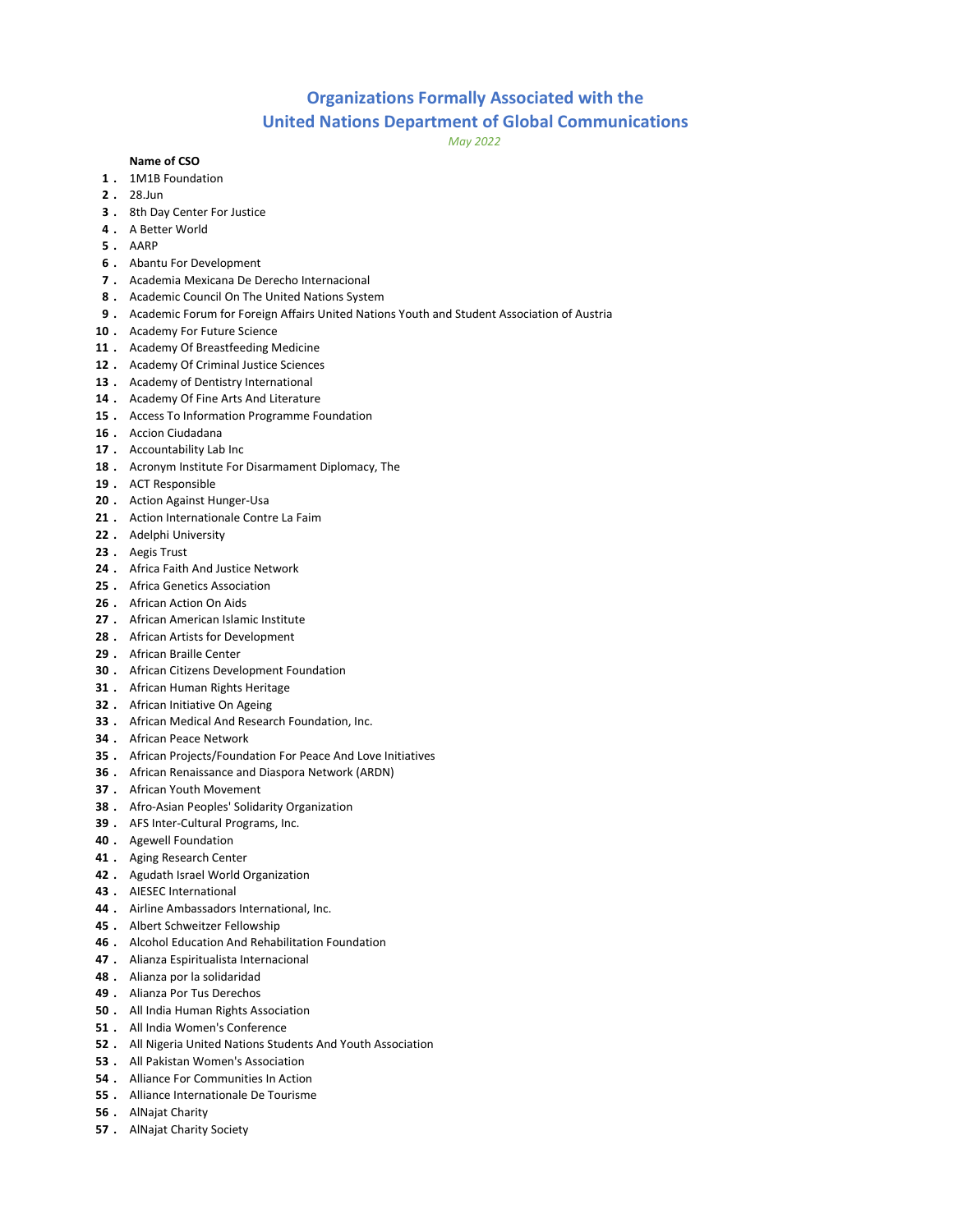- 58 . Alpha Kappa Alpha Sorority
- 59 . Altrusa International Inc
- 60 . American Association For Health Education
- 61 . American Association Of Family & Consumer Sciences
- 62 . American Association Of University Women
- 63 . American Baptist Churches-Usa National Ministries
- 64 . American Bar Association
- 65 . American Cancer Society
- 66 . American Civil Liberties Union
- 67 . American Counseling Association
- 68 . American Heart Association, Inc.
- 69 . American Humanist Association
- 70 . American Indian Law Alliance
- 71 . American Institute Of Fomment To Education, Culture And Science
- 72 . American Islamic Congress
- 73 . American Jewish Committee, The
- 74 . American Medical Women's Association
- 75 . American Model United Nations
- 76 . American Montessori Society
- 77 . American Mothers, Inc.
- 78 . American Psychological Association
- 79 . American Society For Engineering Education
- 80 . American Society Of International Law
- 81 . American Society Of Media Photographers, Inc.
- 82 . American Sportscasters Association
- 83 . American-South African People's Friendship Association
- 84 . AMIT
- 85 . Amnesty International
- 86 . Amurt Switzerland
- 87 . Anand Ashram Foundation
- 88 . Ananda Marga Universal Relief Team
- 89 . Anglican Consultative Council
- 90 . Anti-Defamation League
- 91 . Anuvrat Global Organization
- 92 . APERIO
- 93 . Aquarian Age Community
- 94 . Arab Center For Strategic Studies
- 95 . Arab International Association For Tourism And Automobile Clubs
- 96 . Arab Ngo Network For Development
- 97 . Arab Society For Intellectual Property
- 98 . Architects Designers Planners For Social Responsibility
- 99 . Archivio Disarmo Centro Di Documentazione Sulla Pace E Sul Disarmo
- 100 . Areg Scientific Cultural Youth Association
- 101 . Armed with the Arts
- 102 . Armenia Fund USA
- 103 . Armenian Assembly Of America
- 104 . Armenian Constitutional Right-Protective Centre
- 105 . Armenian General Benevolent Union
- 106 . Armenian International Women's Association
- 107 . Armenian Relief Society
- 108 . Art Center College Of Design
- 109 . Art For The World
- 110 . Arts Council Of Pakistan
- 111 . Asabe Shehu Yar'Adua Foundation
- 112 . Asia Center for Human Rights
- 113 . Asia Society, The
- 114 . Asian American Business Development Center (AABDC)
- 115 . Asian Environmental Society
- 116 . Asian NGO Coalition
- 117 . Asistencia Tecnologica Integral A.C
- 118 . Asociación Centroamericana para la Economía la Salud y el Ambiente
- 119 . Asociación Colectiva para la Defensa de los Derechos de las Mujeres en Guatemala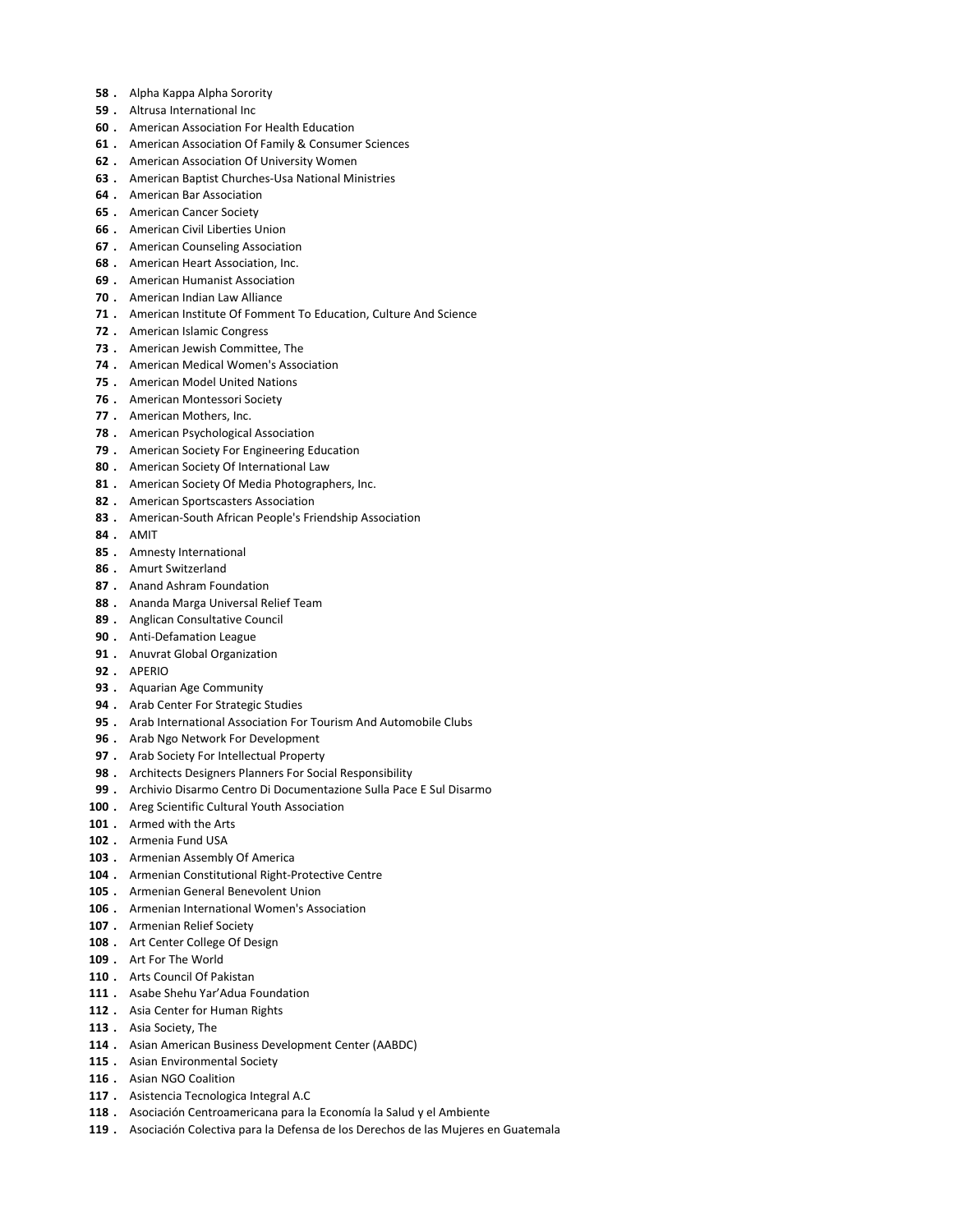- 120 . Asociación Cubana De Las Naciones Unidas
- 121 . Asociación De Apoyo Al Pequeño Trabajador Y Empresario
- 122 . Asociación De Consultores Y Asesores Internacionales (ACAI)
- 123 . Asociación De Defensoria Ciudadana A.C
- 124 . Asociación De Familias Y Mujeres Del Medio Rural
- 125 . Asociación de Mujeres Cineastas y de Medios Audiovisuales
- 126 . Asociación De Organismos No Gubernamentales
- 127 . Asociación de Primeras Damas de Colombia
- 128 . Asociación de Trabajadoras a Domicilio y de Maquila
- 129 . Asociación Dominicana De Las Naciones Unidas
- 130 . Asociación Familiares de Detenidos Desaparecidos de Guatemala (FAMDEGUA)
- 131 . Asociación Habitat Pro
- 132 . Asociación Hondureña De Juntas Administradoras De Sistemas De Agua
- 133 . Asociación Latinoamericana Para Los Derechos Humanos
- 134 . Asociación Mexicana En Pro De La Familia, Cultura Y Bienestar Social A.C
- 135 . Asociación Mexicana Para Las Naciones Unidas
- 136 . Asociación Mujeres Unidas para el Microcredito
- 137 . Asociación Mundial De Vivienda Rural
- 138 . Asociación Nacional Para La Proteccion De Los Derechos Humanos Y La Vigilancia Permanente De La Aplicacion De La Ley A.C
- 139 . Asociación POP NOJ
- 140 . Asociación Pro Hogar Permanente de Parálisis Cerebral
- 141 . Asociación Salvadoreña para la Formacion y Capacitacion Ingegral Sostenible
- 142 . Asociación Sinergía No'J
- 143 . Asociación Solidaria para Impulsar el Desarrollo Humano
- 144 . Asociacion Tech Palewi A.C.
- 145 . Asociatia Pentru Natiunile Unite Din Romania
- 146 . Assembly of Turkish American Associations
- 147 . Associação Alfabetização Solidária
- 148 . Associação Brasileira de Recursos Humanos
- 149 . Associated Country Women Of The World
- 150 . Associated Medical Schools of New York
- 151 . Association Culturelle D'Aide A La Promotion Educative Et Sociale
- 152 . Association Des Etats Generaux Des Etudiants De L'Europe
- 153 . Association Des Etudes Internationales
- 154 . Association Des Jeunes Pour L'Agriculture Au Mali
- 155 . Association For Childhood Education International
- 156 . Association for Dalit Women's Advancement of Nepal
- 157 . Association For Sustainable Human Development
- 158 . Association for the Care of Diabetes in Argentina-CUI.D.AR
- 159 . Association for the Preservation of the UN Peace Bell
- 160 . Association For Trauma Outreach And Prevention/ Meaningful World
- 161 . Association For Women In Psychology
- 162 . Association For World Education
- 163 . Association Française Pour Les Nations Unies
- 164 . Association Internationale De La Savonnerie, De La Detergence Et Des Produits D'Entretien
- 165 . Association Internationale Des Charites-International Association Of Charities
- 166 . Association Internationale Pour La Defense De La Liberte Religieuse
- 167 . Association Luxembourgeoise Pour Les Nations Unies
- 168 . Association Mondiale Des Amis De L'Enfance
- 169 . Association Montessori Internationale
- 170 . Association Nigerienne Des Scouts De L'Environnement
- 171 . Association Of American Buddhists
- 172 . Association Of Central And Eastern European Election Officials
- 173 . Association Of Former International Civil Servants
- 174 . Association Of Junior Leagues International, Inc.
- 175 . Association Of Network For Community Empowerment
- 176 . Association Of Prevention And Harm Reduction Programs Australia
- 177 . Association of Professional Social Workers and Development Practitioners
- 178 . Association Of The Bar Of The City Of New York, The
- 179 . Association Of World Citizens
- 180 . Association Santé Éducation Démocratie
- 181 . Associazione Amici Dei Bambini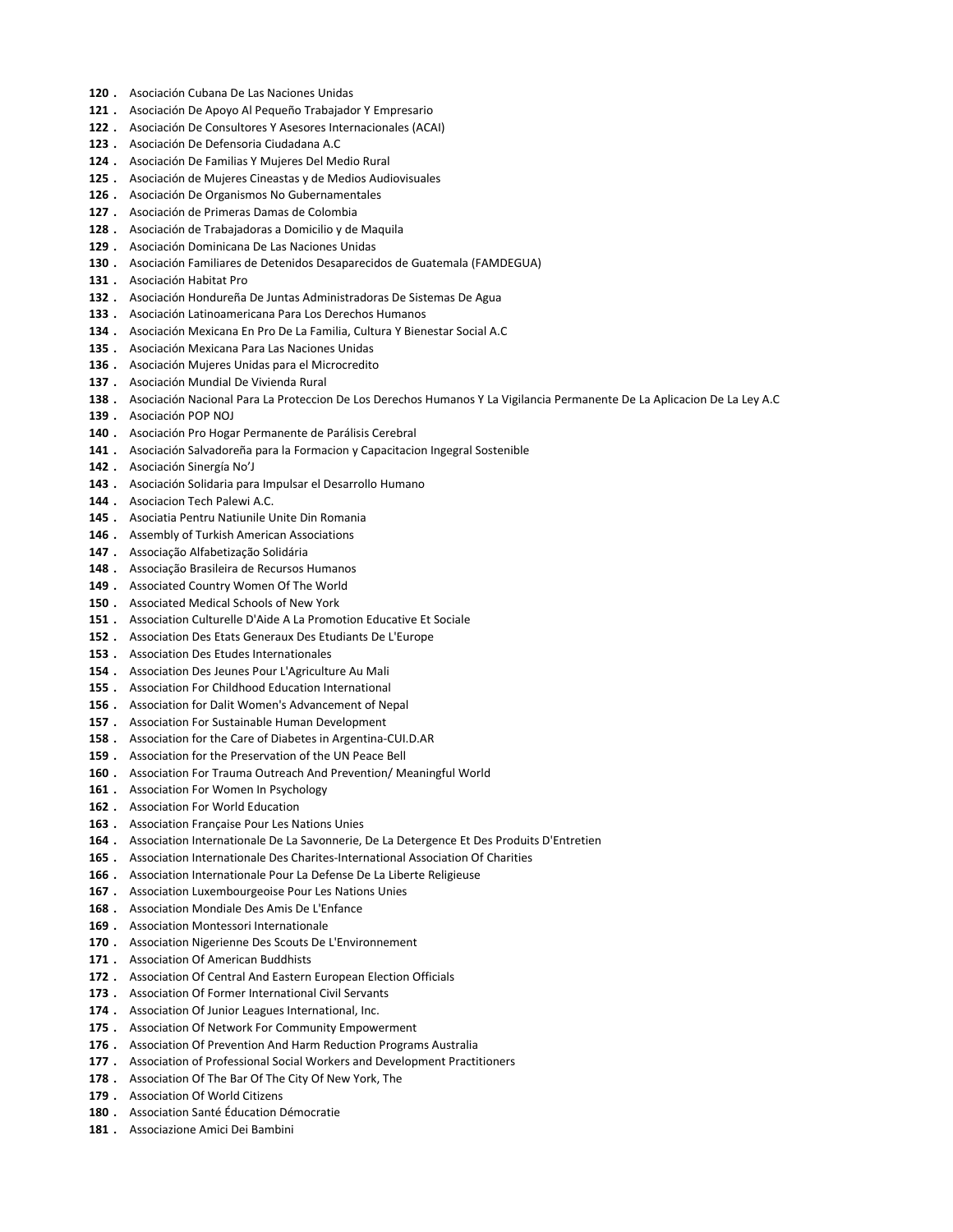- 182 . Associazione Culturale Dei Triangoli E Della Buona Volonta' Mondiale
- 183 . Associazione Noi Per Loro
- 184 . Assyrians for Education
- 185 . Ataturk Society of America
- 186 . Athletes United For Peace
- 187 . Atlantic States Legal Foundation Inc.
- 188 . Australian Association Of Yoga In Daily Life
- 189 . Australian Breastfeeding Association
- 190 . Australian Council For International Development
- 191 . Australian Federation of Medical Women
- 192 . Australian Indigenous Doctors' Association
- 193 . Australian Volunteers International
- 194 . Autism Awareness Ltd
- 195 . Autism Research Institute
- 196 . Autism Speaks
- 197 . Aviation Sans Frontieres
- 198 . Baha'l International Community
- 199 . Bahrain Women Association For Human Development
- 200 . Balkan Assist Association
- 201 . Balm In Gilead Inc. The
- 202 . Banco Alimentos Mana A.C.
- 203 . Bangladesh Mahila Samity
- 204 . Bangladesh NGOs Network for Radio and Communication
- 205 . Baptist World Alliance
- 206 . Basic Education and Employable Skill Training Pakistan (BEST-Pak)
- 207 . Batey Relief Alliance Inc
- 208 . Beit Issie Shapiro Amutat Avi
- 209 . Bethel Youth Aid Foundation
- 210 . Better Life Organization
- 211 . Biovision Foundation For Ecological Development
- 212 . Birlesmis Milletler Turk Dernegi United Nations Association Of Turkey
- 213 . Birthing Kit Foundation Australia
- 214 . B'nai B'rith
- 215 . B'nai Or--Vibe Siendo Tus Suenos A.C.
- 216 . Bochasanwasi Shri Akshar Purushottam Swaminarayan Sanstha
- 217 . Bond Street Theatre Coalition
- 218 . Books For Africa
- 219 . Brahma Kumaris World Spiritual University
- 220 . Bridge Foundation, Inc.
- 221 . Bridges of Hope Project, Inc.
- 222 . Buddha's Light International Association
- 223 . Buddhist Tzu Chi Foundation
- 224 . Building And Social Housing Foundation
- 225 . Bunyad Literacy Community Council
- 226 . Burnet Institute
- 227 . Business And Professional Women/Usa
- 228 . Business Council For International Understanding
- 229 . C Team
- 230 . Camara De Comercio, Industria Y Produccion De La Republica Argentina-Cacipra
- 231 . Campaign For The Earth Foundation
- 232 . Canadian Voice Of Women For Peace
- 233 . Cancer Aid Society
- 234 . Cancer Council Of Australia
- 235 . Captain Planet
- 236 . Care International
- 237 . Caring and Living As Neighbours
- 238 . Caring and Reaching Elders Rights
- 239 . Caring for Cambodia
- 240 . Caritas Australia
- 241 . Caritas Internationalis
- 242 . Carnegie Council On Ethics And International Affairs
- 243 . Catholic International Education Office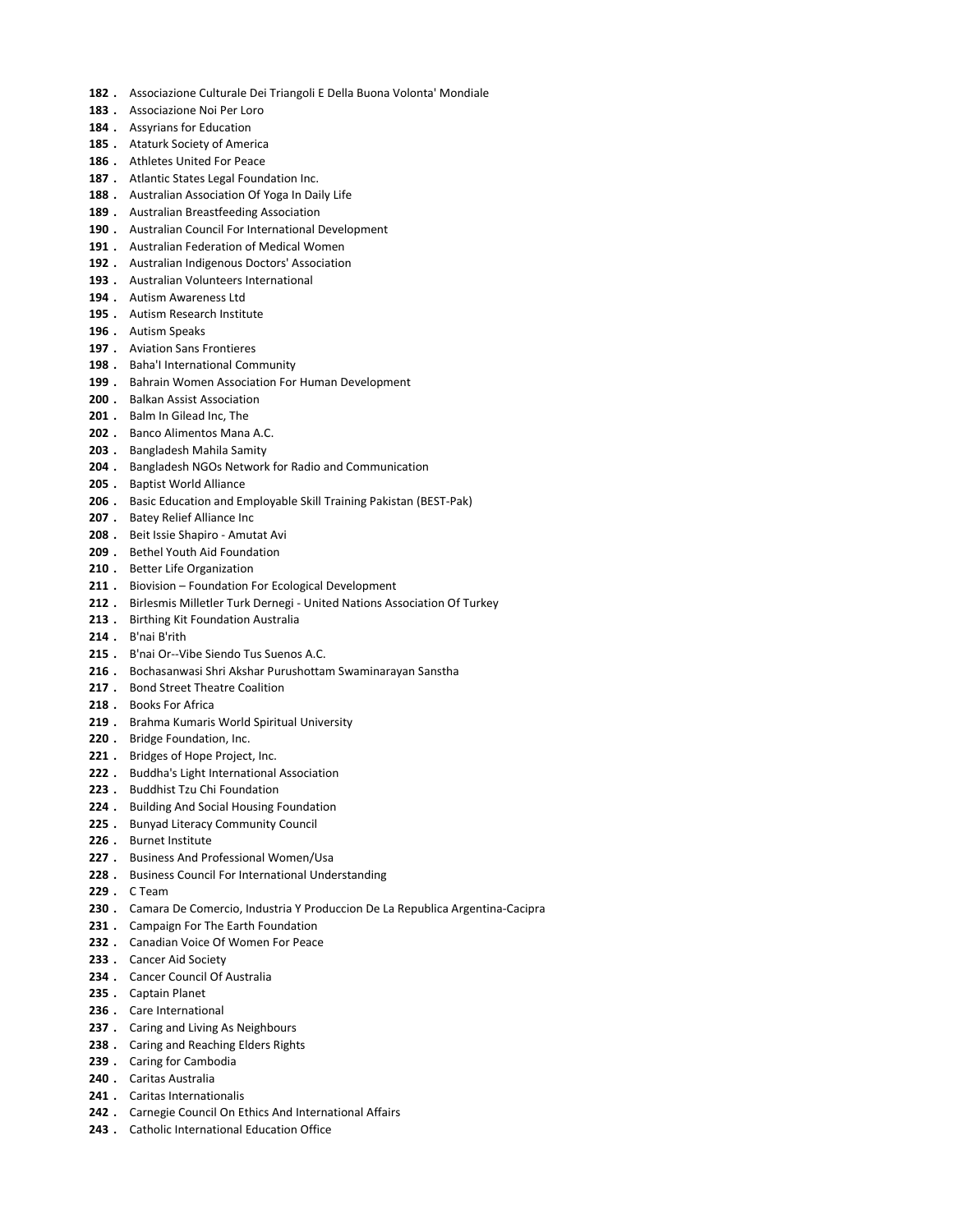- 244 . Catholic Near East Welfare Association
- 245 . Catholics For Choice
- 246 . Cell of Alternative Youth Activities
- 247 . Center For Economic And Social Studies For The Third World
- 248 . Center For Global Studies, University Of Illinois
- 249 . Center For International Health And Cooperation
- 250 . Center for International Virtual Schooling
- 251 . Center for Oceanic Awareness, Research and Education
- 252 . Center For Partnership Studies
- 253 . Center For Psychology And Social Change
- 254 . Center For Social Partnership
- 255 . Center For UN Reform Education
- 256 . Center For War/Peace Studies
- 257 . Center For Women's Global Leadership
- 258 . Center For Women's Resources Development
- 259 . Center Of Concern, The
- 260 . Center On International Cooperation-New York University
- 261 . Central Reivindicatoria De Accion Social Internacional
- 262 . Centre D'etude Et De Recherche Pour L'integration Regionale Et Le Developpement De L'arique
- 263 . Centre D'Expertises Socio-Politiques En Europe
- 264 . Centre for Environment and Development
- 265 . Centre For International Peacebuilding, The
- 266 . Centre For Peace Initiatives In Africa
- 267 . Centre for Public Health
- 268 . Centre For Women Studies And Intervention
- 269 . Centre International d'Investissement
- 270 . Centro de Apoyo de Lactancia Materna
- 271 . Centro de Capacitación y Promoción de la Democracia
- 272 . Centro De Educacion Para La Participación
- 273 . Centro de Educación y Promoción "Nosotros"
- 274 . Centro De Estudio Y Formación Integral De La Mujer
- 275 . Centro de Estudios de Guatemala
- 276 . Centro De Estudios Ecuménicos
- 277 . Centro de Investigación y Promoción Para América Central de Derechos Humanos
- 278 . Centro De Investigacion, Informacion Y Apoyo A La Cultura A.C.
- 279 . Centro Italiano Di Solidarieta
- 280 . Centro Mexicano De Filantropia A.C.
- 281 . Centro UNESCO De Donostia-San Sebastián
- 282 . CGFNS International Inc.
- 283 . Chakaan Buulaan A.C.
- 284 . Charitable Society For Social Welfare
- 285 . Charity Foundation For Special Diseases
- 286 . Chernobyl Children's Project International
- 287 . Child Foundation
- 288 . Child Welfare League Of America
- 289 . Childfund Australia
- 290 . ChildFund Korea
- 291 . Childhope Asia Philippines
- 292 . Children International
- 293 . Children Of The Earth
- 294 . China Association Of Women Entrepreneurs
- 295 . China Education Association For International Exchange
- 296 . China NGO Network For International Exchanges
- 297 . China Youth Development Foundation
- 298 . Chinese American Parent-Student Council of New York City Inc.
- 299 . Chinese Association For International Understanding
- 300 . Chinese People's Association For Friendship With Foreign Countries, The
- 301 . Chinese People's Association For Peace And Disarmament, The
- 302 . Christian Care Organization
- 303 . Christian Children's Fund
- 304 . Christian Embassy Of Campus Crusade For Christ
- 305 . Christophers, The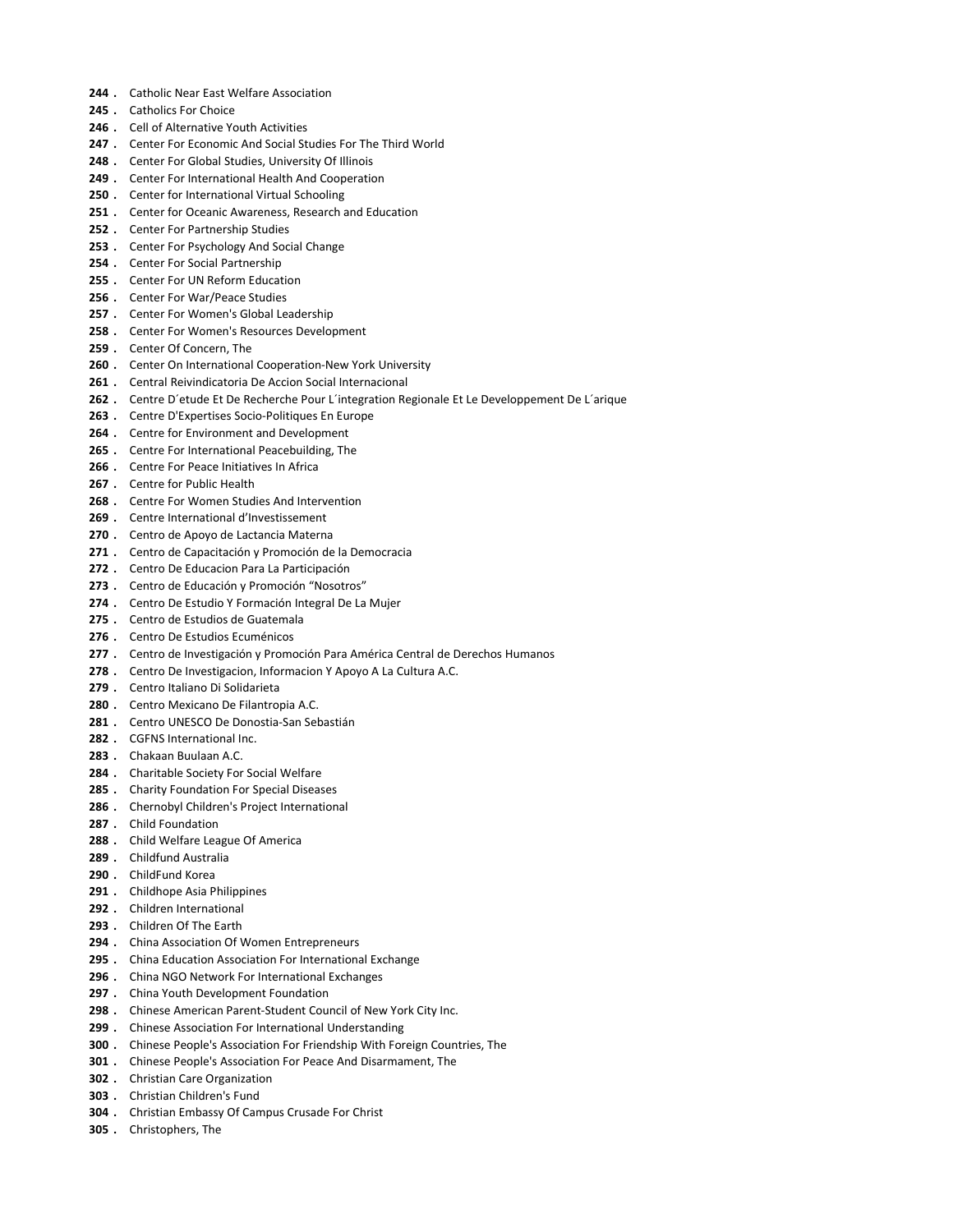- . Church Of The Brethren
- . Church Women United
- . Church World Service
- . Citizens For Global Solutions Education Fund
- . Citizens Foundation, The
- . City Montessori School
- . Civicus World Alliance For Citizen Participation
- 313 . Civil Society Forum Of Tonga
- . Clamor En El Barrio De Mexico A.C.
- . Classic Live for the United Nations, The
- 316 . Clean Up The World
- . Close The Gap
- 318 . Coalition Against Trafficking In Women
- 319 . Coalition for Our Common Future
- . Coalition For Peace Action
- . Colectiva por el Derecho a Decidir
- . Colegio De Abogados De Puerto Rico
- . Collegiate Congress
- . Colubris Colibrí Cuello Rubí, A.C.
- . Columbia University
- . Comic Relief
- . Comision Juridica Para El Autodesarrollo De Los Pueblos Originarios Andinos Capaj
- 328 . Comité Francais Des Organisation Non Gouvernementales Pour Liaison Et L'Information Des Nations Unies
- . Comite National d'Action pour les Droits de l'Enfant et de la Femme
- . Comité Por La Libre Expresión
- . Commission Internationale De L'Eclairage
- . Commission Of The Churches On International Affairs Of The World Council Of Churches
- . Commonwealth Broadcasting Organisation
- . Communications Coordination Committee For The United Nations
- . Community Of People Living With Hiv
- . Community Trust Fund
- 337 . Company Of The Daughters Of Charity Of St. Vincent De Paul
- . Comunicación Cultural
- . Comunidad Down A.C.
- . Comunita Incontro
- 341 . Concepts of Truth
- . Concern Worldwide US, Inc.
- . Concordia Summit Inc
- . Confederación Latinoamericana De Cooperativas De Ahorro Y Crédito
- . Confederación Mexicana De Organizaciones A Favor De La Persona Con Discapacidad Intelectual A.C.
- . Confederation Paysanne du Congo
- . Conference Of European Churches
- . Conferencia Nacional de Ministros de la Espiritualidad Maya en Guatemala Oxlajuj Ajpop
- . Congregation Of Notre Dame
- . Congregation Of Our Lady Of Charity Of The Good Shepherd
- 351 . Congregation Of Our Lady Of Mount Carmel Carmelite NGO
- . Congregation Of The Mission
- . Congregation Of The Sisters Of St. Joseph Of Peace
- 354 . Congregations Of Sons Of The Immaculate Heart Of The Eastern Province, Inc./ Claretian Missionaries
- . Congregations Of St. Joseph
- . Congress Of Racial Equality
- . Conseil Et Assistance Juridiques
- . Consejo Indio De Sudamerica
- . Consejo Nacional De Defensa A La Ciudadania A.C.
- . Consortium for Sustainable Urbanization
- . Consumer Education And Research Centre
- . Convergencia Cívico Política de Mujeres
- . Cooperation Internationale Pour Le Development Et La Solidarite
- . Cooperative Baptist Fellowship, Usa
- . Cooperazione Internazionale
- . Coordinating Board Of Jewish Organizations
- . Corporación Agua Para La Gente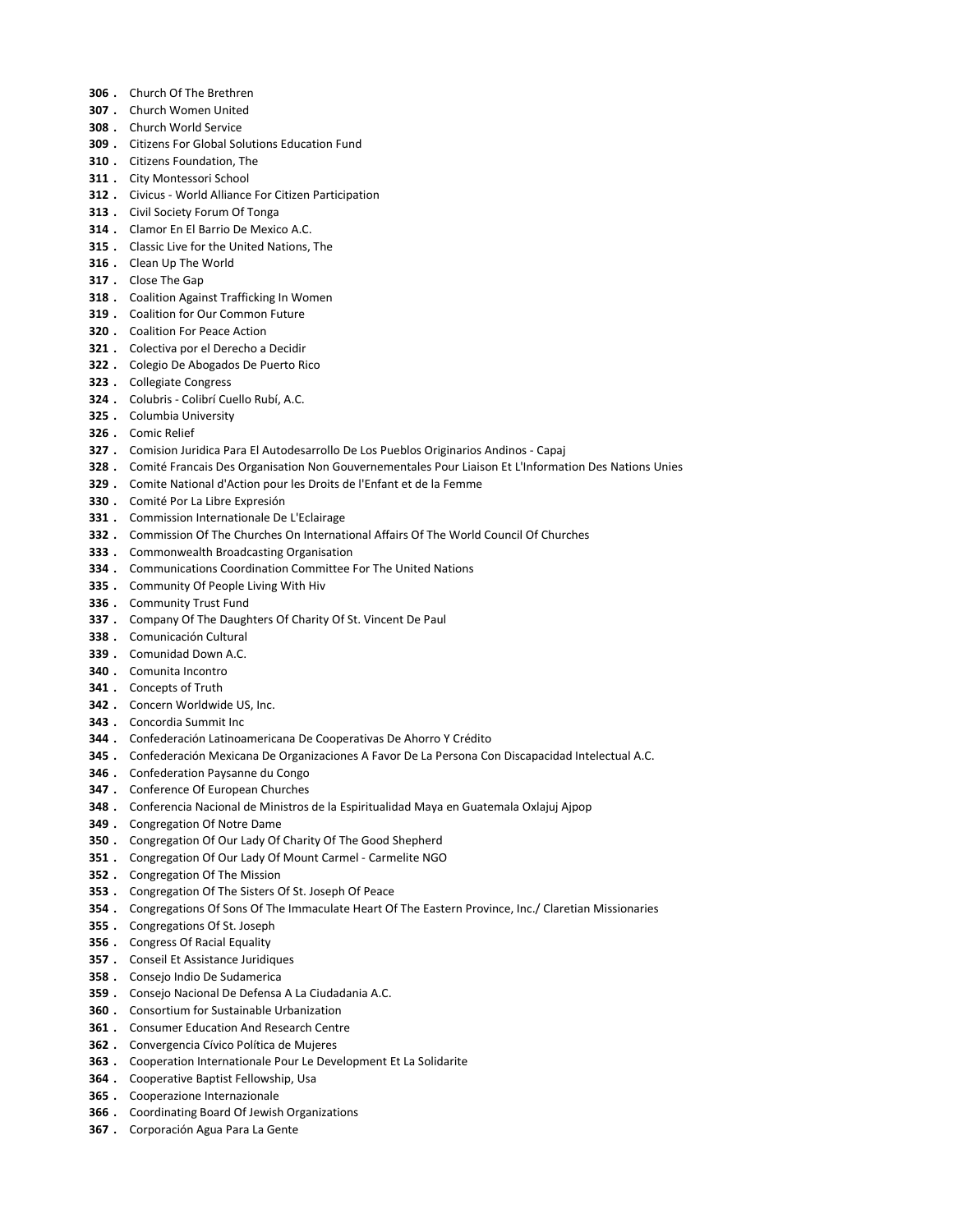- . Corporación de Ayuda al Niño Quemado (COANIQUEM)
- . Council for a Parliament of World's Religions
- 370 . Council For Responsible Genetics
- . Cousteau Society
- . Covenant House
- . Creative Visions Foundation
- . Crisis Action
- . Croatian Club For International Cooperation
- . Cultural Survival
- . Curia Generalizia Agostiniana
- . Daniel Pearl Foundation
- . Dar Al Salam
- 380 . Darfur Rehabilitation Project, Inc.
- 381 . Dayemi Foundation
- . Daytop Village Foundation, Inc.
- . De Montfort University
- . Defence For Children International
- . Delta Kappa Gamma Society International, The
- 386 . Delta Sigma Theta Sorority, Inc.
- 387 . Democracy Coalition Project, Inc.
- . Democracywatch
- . Democratic Club
- . Democratic World Federalists
- 391 . Depaul University-School For New Learning, The
- . Deutsche Gesellschaft Fur Die Vereinten Nationen United Nations Association Of Germany
- . Deutsche Model United Nations e.V.
- . Deutsches Komitee für UN Women e.V.
- . Developing Countries Farm Radio Network
- . Dhaka Ahsania Mission
- . Dhakabashi
- . Dhammakaya Foundation
- . Diabetes Australia
- . Diocese Of The Armenian Church Of America
- 401 . Disability Association of Tavana
- . Disaster Psychiatry Outreach P.C.
- . Domestic and Foreign Missionary Society of the Protestant Episcopal Church in the United States of America
- . Dominican Leadership Conference
- . Dos Mexicos A.C.
- . Dream Touch for All
- . Drew University
- . Droit A L'Energie Sos Futur
- . Drug Information Association (DIA)
- . Dubai Cares
- 411 . Earth Child Institute
- 412 . Earth Society Foundation, Inc.
- . Earthaction
- . EarthGame
- 415 . Earthjustice
- . Earthtrust
- 417 . Eastern Regional Organization For Public Administration
- . Econews Africa
- 419 . Economists For Peace And Security
- 420 . Ecowas Youth And Citizens League
- 421 . Education Development Center, Inc.
- . Education for All Coalition
- . Education for Employment Foundation, The
- 424 . Egyptian Organization For Human Rights
- . Egyptian United Nations Association
- . Eleanor Roosevelt Centre At Val-Kill , The
- 427 . Emergency Life Support For Civilian War Victims
- 428 . Emiliano Zapata, Fundacion De Estudios E Investigacion A.C.
- 429 . Empowering the Turkish American Community USA (ETAC USA)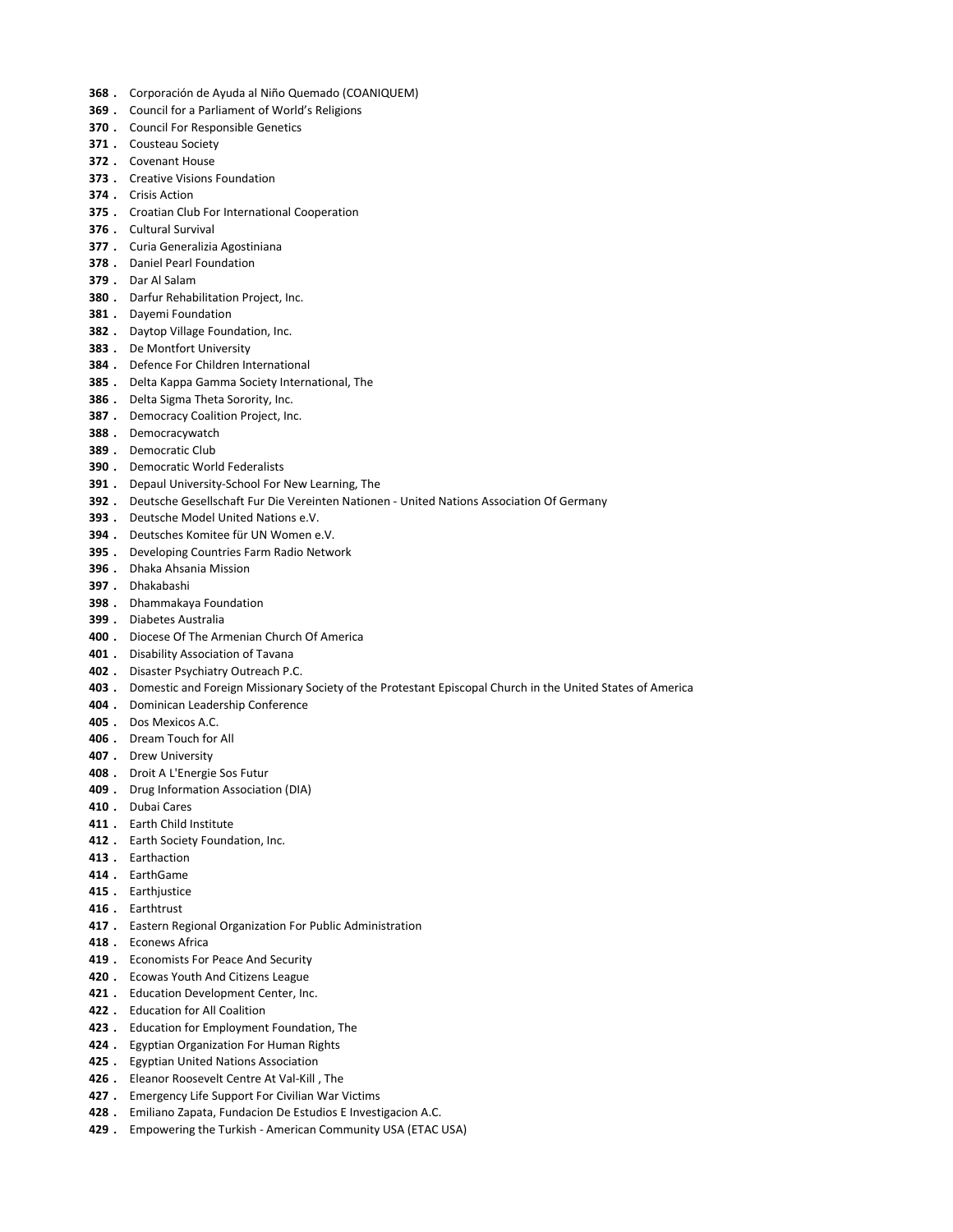- 430 . Enactus
- 431 . End Child Prostitution, Child Pornography And Trafficking In Children For Sexual Purposes
- 432 . English International Association Of Lund, The
- 433 . Environmental Development Action in the Third World
- 434 . Fnyironmental Law Institute
- 435 . Ethics & Religious Liberty Commission Of The Southern Baptist Convention, The
- 436 . Ethos Interaccion Ciudadana Glocal A.C.
- 437 . Etnia Conexion Global A.C.
- 438 . European Academy Of Arts, Sciences And Humanities
- 439 . European Advisory Council For Technology Trade
- 440 . European Centre For Conflict Prevention
- 441 . European Chemical Industry Council
- 442 . European Health Psychology Society
- 443 . European Training And Research Center For Human Rights And Democracy
- 444 . European Union Of Public Relations
- 445 . European Wind Energy Association
- 446 . Evangelical Covenant Church, The
- 447 . Experiment In International Living, The
- 448 . Explora
- 449 . Fairleigh Dickinson University
- 450 . Families of the Missing
- 451 . Family Federation For World Peace And Unification International
- 452 . Family Health Association of Iran
- 453 . FDI World Dental Federation
- 454 . Federación Argentina De Apoyo Familiar
- 455 . Federacion De Mujeres Progresistas
- 456 . Federacion De Organizaciones No Gubernamentales Para El Desarollo De Honduras
- 457 . Federation For Peace And Conciliation
- 458 . Federation Internationale Des Droits De L'Homme
- 459 . Fédération Internationale Des Femmes Des Carrières Juridiques
- 460 . Federation Of American Women's Clubs Overseas
- 461 . Federation Of Associations Of Former International Civil Servants
- 462 . Federation Of European Rope, Twine And Netting Industries
- 463 . Federation Of Jewish Men's Clubs, Inc.
- 464 . Federation of Medical Women of Canada
- 465 . Federation Of Zoroastrian Associations Of North America
- 466 . Felician College
- 467 . Femmes Afrique Solidarité
- 468 . Findhorn Foundation
- 469 . First Week Foundation
- 470 . Fondazione Filippo Turati Ente Morale Onlus
- 471 . Food For The Poor
- 472 . Fordham University
- 473 . Foreign Policy Association
- 474 . Formacion Y Proteccion De La Mujer Y Del Menor A.C.
- 475 . Foro Ciudadano De Participacion Por La Justicia Y Los Derechos Humanos Instituto Para La Participación Y El Desarrollo
- 476 . Foro Ciudadano En Accion Creando Espacios A.C.
- 477 . Forum For African Women Educationalists
- 478 . Forum Of Environmental Journalists Of Bangladesh
- 479 . Foundation For Amity And National Solidarity
- 480 . Foundation For Health Education And Drug Awareness, Inc.
- 481 . Foundation For Post Conflict Development, The
- 482 . Foundation For Subjective Experience And Research
- 483 . Foundation For The Establishment Of An International Criminal Court, The
- 484 . Foundation for the International Network of Museums for Peace
- 485 . Foundation For The Rights Of The Family
- 486 . Fourth Freedom Forum
- 487 . Fracarita International
- 488 . Franciscans International
- 489 . Fraternite Notre Dame, Inc.
- 490 . Freedom From Fistula Foundation Inc.
- 491 . Freedom House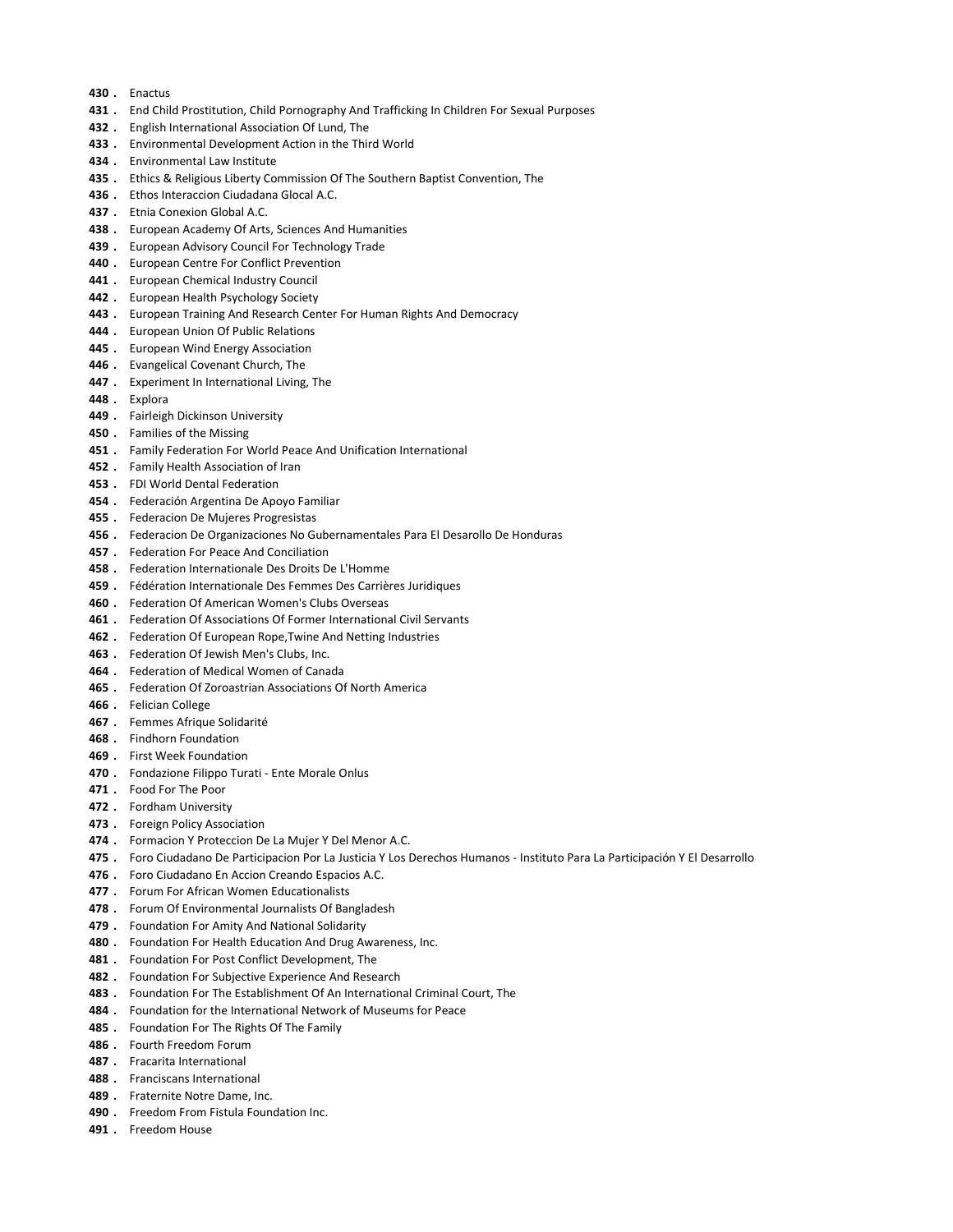- 492 . Friedrich Ebert Stiftung
- . Friedrich Naumann Foundation
- 494 . Friends Of The United Nations
- 495 . Friends World Committee For Consultation
- 496 . Friendship Ambassadors Foundation, Inc.
- 497 . Fukuoka International Ms. Association, The
- . Fund For Peace, The
- . Fundacao De Assistencia Medica Internacional
- . Fundacion Amigos Del Nino Con Leucemia Y Cancer
- . Fundación Argentina a las Naciones Camino a la Verdad
- . Fundacion Casa De La Cultura, El Arte Y La Ciencia
- . Fundacion Centro de Derechos Sociales del Immigrante Fundación Progresar
- . Fundación Centro de Documentación e Investigación Maya CEDIM
- . Fundacion Cultural Baur, A.C.
- . Fundación de Antropología Forense de Guatemala
- . Fundacion Defensores De La Naturaleza
- . Fundacion Down Angeles Del Mundo A.C.
- . Fundacion Eudes A.C.
- . Fundacion Gabriel Lewis Galindo
- . Fundacion Global Democracia Y Desarrollo
- . Fundacion Habitat Y Desarrollo
- . Fundacion Hernandiana
- . Fundacion Hhs
- . Fundación Invencibles
- . Fundación Lobbying Social
- . Fundación Luz María
- . Fundacion Marviva
- . Fundacion Mundial Hastinapura
- . Fundacion Murrieta A.C.
- . Fundación Novia Salcedo
- . Fundacion Nuevo Milenio A.C.
- . Fundacion Para El Desarollo Municipal
- . Fundación Para el Desarrollo Educativo Morazán en Acción (FUNDEMAC)
- . Fundación Para la Democracia, Seguridad y Paz
- . Fundacion Para La Educacion Ricardo Ernesto Maduro Andreu
- . Fundacion Para Una Cultura De Paz
- . Fundación Proacceso ECO
- . Fundacion Proempleo Productivo A.C.
- . Fundacion Salvemos El Agua A.C.
- . Fundacion Sendas
- . Fundación Solar
- . Future China
- . Gaddafi International Charity And Development Foundation
- . Gaia Education
- . Galilee Society For Health Research And Services
- . Gandhi Global Family
- . General Confederation Of Trade Unions
- . General Conference Of Seventh Day Adventists
- . General Federation Of Women's Clubs
- . Generations for Peace
- . George Mason University
- . Georgian Association Of Women In Business
- . Geriatrics Care Foundation Of Pakistan
- . Girl be Heard
- . Girl Scouts Of The Philippines
- . Girl Scouts Of The United States Of America
- . Girls Learn International, Inc
- . Global 2000 International
- . Global Action On Aging
- . Global Alliance For Public Relations And Communication Management
- . Global Alliance For Women's Health
- . Global Bioethics Initiative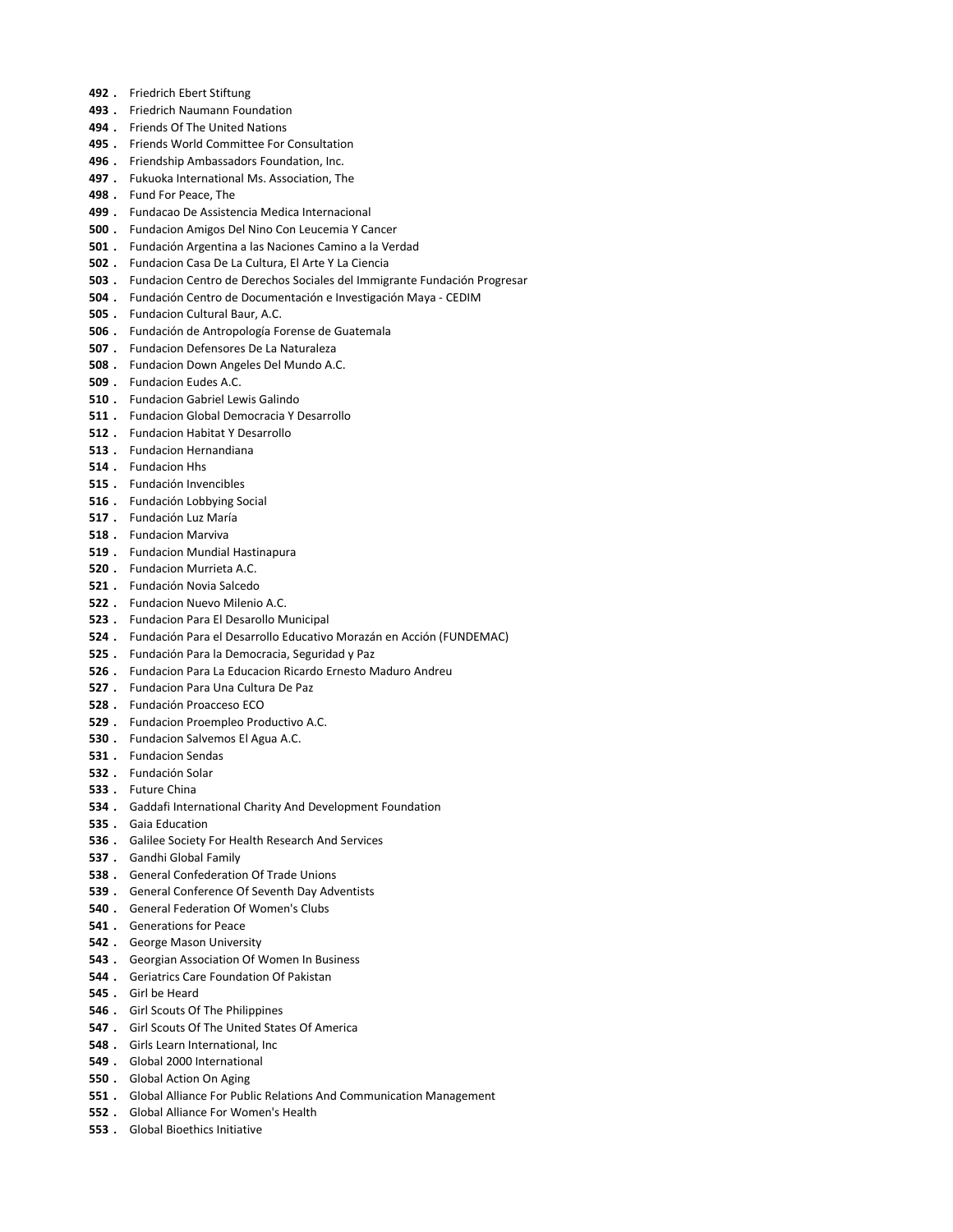- . Global Care
- 555 . Global Center on Cooperative Security
- . Global Dialogue Foundation Australia Limited
- . Global Education Associates
- . Global Education Motivators, Inc.
- . Global Emergency Response and Assistance (GERA)
- . Global Family
- . Global Family For Love And Peace
- . Global Forum on Human Settlements
- . Global Foundation for Democracy and Development
- . Global Fund for Widows
- . Global Fund For Women
- . Global Healing Association A.C.
- . Global Health Action, Inc
- . Global Health Council
- . Global Information Network
- . Global Kids, Inc.
- . Global Network Against Weapons And Nuclear Power In Space
- . Global Peace Foundation
- . Global Policy Forum
- . Global Security Institute
- . Global Vision For Peace
- . Global Volunteers
- . Global Youth Action Network
- . Global Youth Mentorship Initiative
- . Globetree
- . Good Neighbors International
- . Goodwill Cooperation Service
- . Government Accountability Project
- . Graduate Women International (GWI)
- . Gran Fraternidad Universal
- . Grand Council Of The Crees Eeyou Istchee
- . Grassroot Soccer
- 587 . Grassroots Organisations Operating Together In Sisterhood
- . Gray Panthers Project Fund, Inc.
- . Greek League For Women's Rights
- . Greek Orthodox Archdiocese Of America
- . Green Asia Network
- . Group Of 78, The
- . Grupo de Monitoreo Independiente de El Salvador
- . GSMA Mobile for Development Foundation
- . Guild Of Service
- . Gusenghwe Inc.
- . Hadassah, The Women's Zionist Organization Of America, Inc
- . Hague Appeal For Peace
- . Hague International Model United Nations, The
- . Hakka Association of New York
- . Handong Global University
- . Harvard International Relations Council
- . Hatof Foundation
- . Headington Institute
- . Health Promotion South Africa
- . Healthy Happy Holy Organization
- . Heart to Heart Foundation
- . Heartland Alliance For Human Needs And Human Rights
- . Heavenly Culture, World Peace, Restoration of Light
- . Hecho Por Los Angeles A.C.
- . Hejrat Foundation
- . Helen Keller International, Inc
- . Hellenic Association of Political Scientists
- . Hellenic League Against Rheumatism
- . Helpage International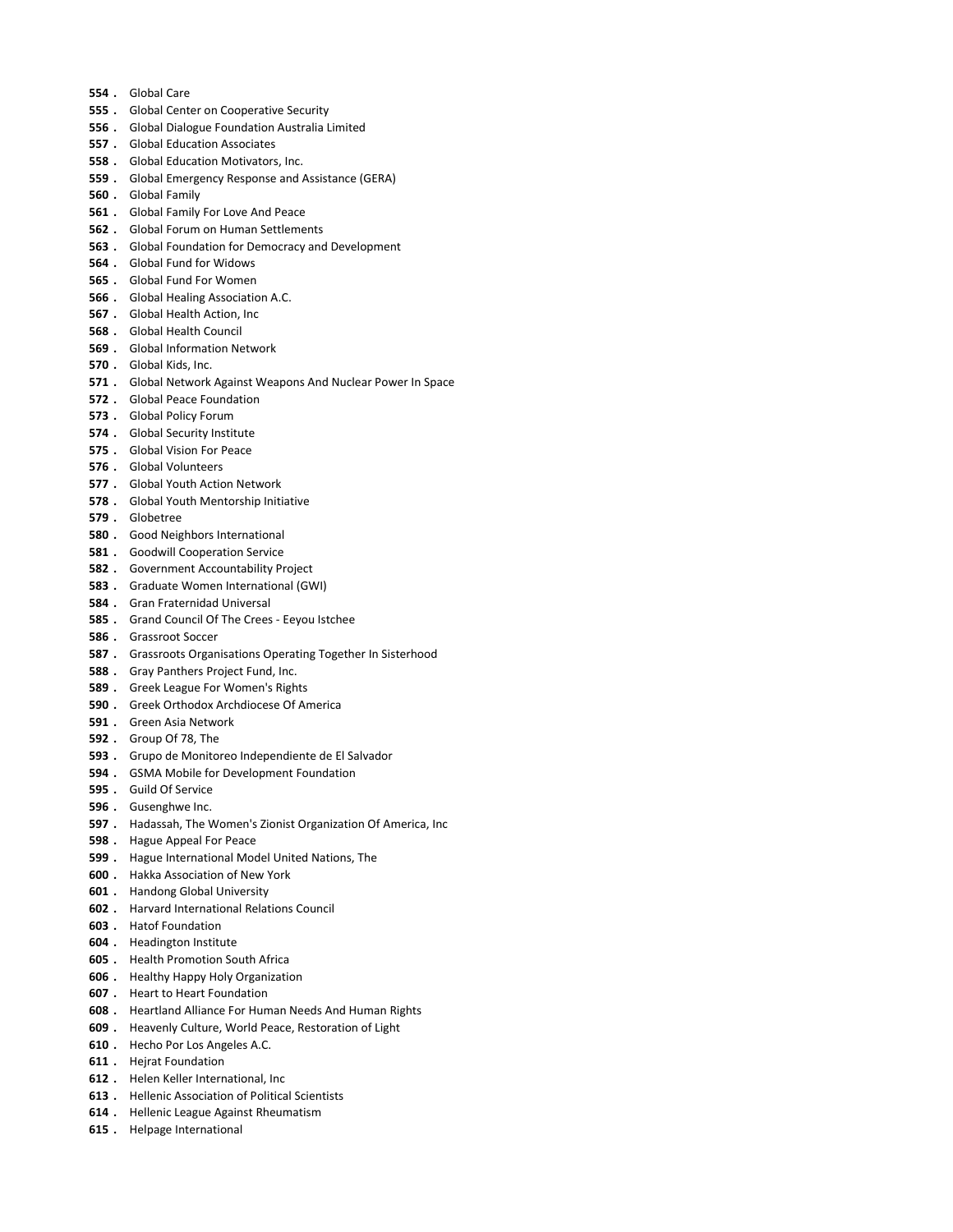- . Helpage Kenya
- . Helping Hand for Relief and Development
- . Heritage Foundation, The
- . Hidankyo/Hibakusha Organization Of Japan
- . High Resolves
- . Higher Incubator Giving Growth and Sustainability (HIGGS)
- . Holocaust And Human Rights Education Centre
- . Honduran Association Of Family Planning
- . Hope '87 Hundreds Of Original Projects For Employment
- 625 . Hope to the Future Association
- . Human in Love
- . Human Rights Advocates Inc.
- . Human Rights Advocates International
- . Human Rights First
- . Human Rights Internet
- . Human Rights Law Centre
- . Human Rights Watch
- . Humana Global
- . Humanistic Institute For Cooperation With Developing Countries
- . Humanitarian Focus Foundation
- . Humpty Dumpty Institute, The
- . Hunt Alternatives Fund
- . Icvolunteers
- . Image Magica
- . Imamia Medics International
- . Independent Diplomat
- . Independent Peace Movement
- . Indian Federation Of United Nations Associations
- . Indian Law Resource Centre
- . Indonesian Committee On Religion And Peace
- . Indonesian Students Association For International Studies
- . Industry Council For Development
- . Information Technologies For Development / Itfd International
- . Ingenium Morelos A.C.
- . Initiatives Of Change
- . Institute For Interreligious Dialogue
- . Institute for Multicultural Communications Cooperation and Development Profile
- . Institute For Multicultural Counselling And Education Services, Inc.
- . Institute for Practical Idealism
- . Institute For Science And International Security
- . Institute For The Development In Education, Arts And Leisure
- . Institute For Traffic Care
- . Institute Of Cultural Affairs International
- . Institute Of General Semantics
- . Institute Of International Education, Inc.
- . Institute Of Research Formation And Diffusion In Public And Social Politics
- . Institute Of Social Studies Trust
- . Institute of the Blessed Virgin Mary Loreto Generalate
- . Instituto De Estudos Para O Desenvolvimento
- . Instituto Embratel 21
- . Instituto Griselda Alvarez A.C.
- . Instituto Humanitaire
- . Instituto Iberoamericano De Derecho Aeronautico Y Del Espacio Y De La Aviacion Comercial
- . Inter-American Housing Union
- . Interfaith Center On Corporate Responsibility
- . Interfaith Centre Of New York, The
- . Interfaith Peace-Building Initiative
- . International Academy Of Architecture
- . International Academy Of Ecology And Life Protection Sciences
- . International Academy Of Information Technology
- . International Academy of Sciences on Information, Information Procedures (IAS IPT) and Technologies
- 677 . International Action Network for Gender Equity and Law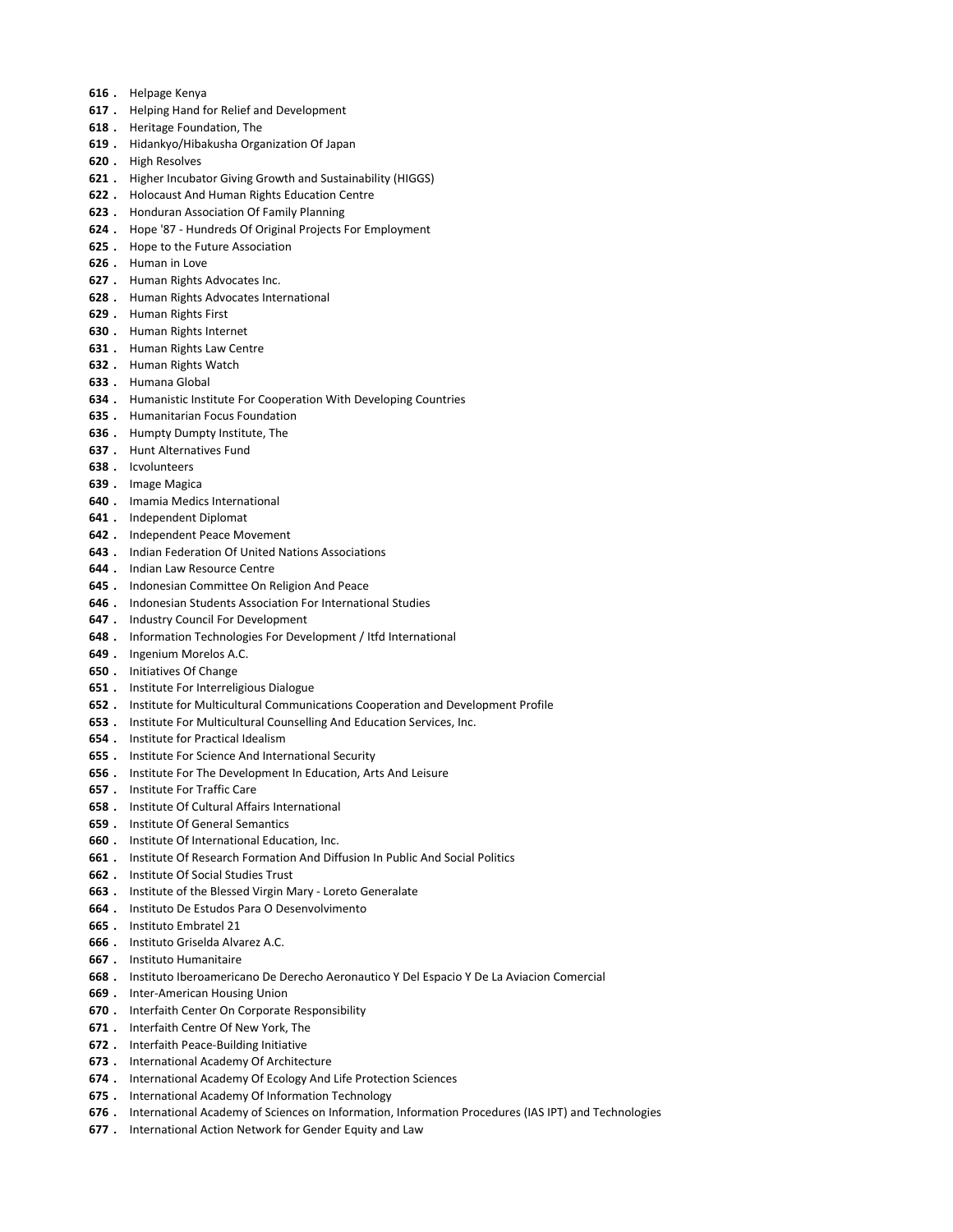- . International Action Network On Small Arms
- . International Advertising Association
- . International Agency For The Prevention Of Blindness
- . International Alliance Of Women
- . International Association "Znanie"
- . International Association Against Drug Abuse And Drug Trafficking
- . International Association Against Painful Experiments On Animals
- 685 . International Association For Bridge And Structural Engineering
- . International Association For Community Development
- . International Association For Housing Science
- . International Association For Religious Freedom
- . International Association For Research In Income And Wealth
- . International Association For The Advancement Of Innovative Approaches To Global Challenges
- . International Association For The Exchange Of Students For Technical Experience
- . International Association For Volunteer Effort
- . International Association Of Applied Psychology
- . International Association Of Drilling Contractors
- . International Association Of Gerontology
- . International Association Of Independent Tanker Owners
- . International Association Of Jewish Lawyers And Jurists
- . International Association Of Judges
- . International Association of Lions Clubs
- 700 . International Association Of Logopedics And Phoniatrics
- . International Association Of Oil Gas Producers
- . International Association Of Peace Foundations
- . International Association Of Ports And Harbors
- . International Association Of Schools Of Social Work
- . International Association Of Sufism
- . International Association Of University Presidents
- . International Association Of Women In Radio And Television
- . International Association Of Women Judges
- . International Association Of Young Lawyers/Association Internationale Des Jeunes Avocat
- 710 . International Association of Youth and Family Judges and Magistrates
- 711 . International Astronautical Federation
- 712 . International Bar Association
- . International Blue Crescent Relief And Development Foundation
- . International Board On Books For Young People
- . International Brain Education Association
- 716 . International Cartographic Association
- . International Catholic Committee Of Nurses & Medico-Social Workers
- . International Catholic Organizations Information Center
- . International Center For Transitional Justice
- . International Center Of Roerichs
- . International Centre for Environmental Education and Community Development
- . International Centre For Missing And Exploited Children
- . International Centre For Trade Union Rights
- . International Chamber Of Commerce
- . International Cinema Education
- . International Commission For The Prevention Of Alcoholism & Drug Dependency
- . International Communication Association
- . International Confederation Of Midwives
- . International Coordination Council Of Educational Institutions Alumni
- . International Council For Adult Education
- 731 . International Council For Caring Communities, Inc.
- . International Council Of Jewish Women
- 733 . International Council Of Museums
- . International Council Of Nurses
- . International Council Of Psychologists
- . International Council Of Russian Compatriots
- . International Council Of Women / Conseil International Des Femmes
- . International Council On Management Of Population Programmes
- . International Council On Social Welfare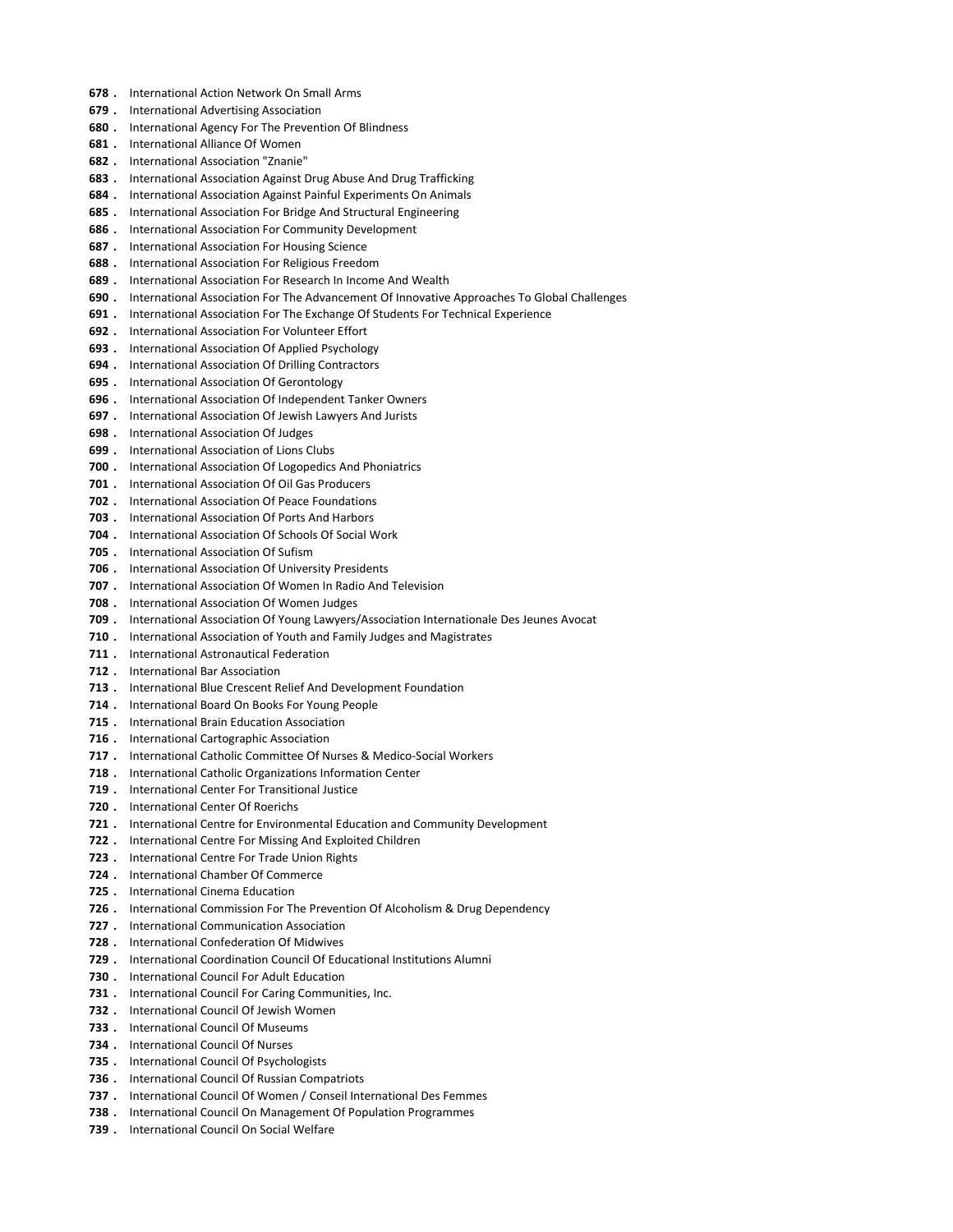- 740 . International Crisis Group
- 741 . International Desalination Association
- . International Diabetes Federation
- . International Electrotechnical Commission
- . International Federation For East Timor
- . International Federation For Home Economics
- . International Federation For Medical And Biological Engineering
- . International Federation of ACAT (Action by Christians for the Abolition of Torture)
- 748 . International Federation Of Agricultural Producers
- . International Federation Of Associations Of The Elderly
- . International Federation Of Automatic Control
- . International Federation Of Beekeepers' Associations
- . International Federation Of Business And Professional Women
- . International Federation Of Catholic Universities
- . International Federation Of Clinical Chemistry
- . International Federation Of Employees In Public Services
- . International Federation Of Freight Forwarders Associations
- . International Federation Of Liberal Youth
- . International Federation Of Medical Students' Associations
- . International Federation Of Non-Governmental Organizations For The Prevention Of Drug And Substance Abuse
- . International Federation Of Persons With Physical Disability
- . International Federation Of Settlements And Neighbourhood Centres
- . International Federation Of Social Workers
- . International Federation Of Surgical Colleges
- 764 . International Federation Of Surveyors
- . International Federation Of Training And Development Organisations, Ltd.
- . International Federation Of Women Lawyers
- . International Federation Of Workers' Education Associations
- . International Federation On Ageing
- . International Fellowship Of Reconciliation
- 770 . International Forum For Child Welfare
- . International Health Awareness Network
- 772 . International Higher Education Academy Of Sciences
- . International House New York
- . International Human Rights Internship Program
- . International Immigrants Foundation, Inc.
- 776 . International Information Centre For Terminology
- 777 . International Informatization Academy
- . International Institute Of Administrative Sciences
- . International Institute Of Higher Studies In Criminal Sciences
- 780 . International Institute Of Humanitarian Law
- . International Institute Of Integral Human Sciences, The L'Institut International Des Sciences Humain Integrales
- . International Institute Of Rural Reconstruction
- . International Institute On Peace Education
- . International Islamic Relief Organizaton
- . International Justice Project
- 786 . International Kolping Society
- . International League For The Rights And Liberation Of Peoples
- . International Mahavira Jain Mission
- . International Masonic Order "DELPHI"
- . International Medical Service Corps
- . International Mission Association Inc.
- . International Model United Nations Association
- . International Movement ATD Fourth World
- . International Movement For Fraternal Union Among Races And Peoples
- . International Network For The Prevention Of Elder Abuse
- . International Ocean Institute
- 797 . International Oil Working Group
- . International Organization For The Elimination Of All Forms Of Racial Discrimination
- . International Organization Of Indigenous Resource Development
- 800 . International Peace And Cooperation Center
- 801 . International Peace Bureau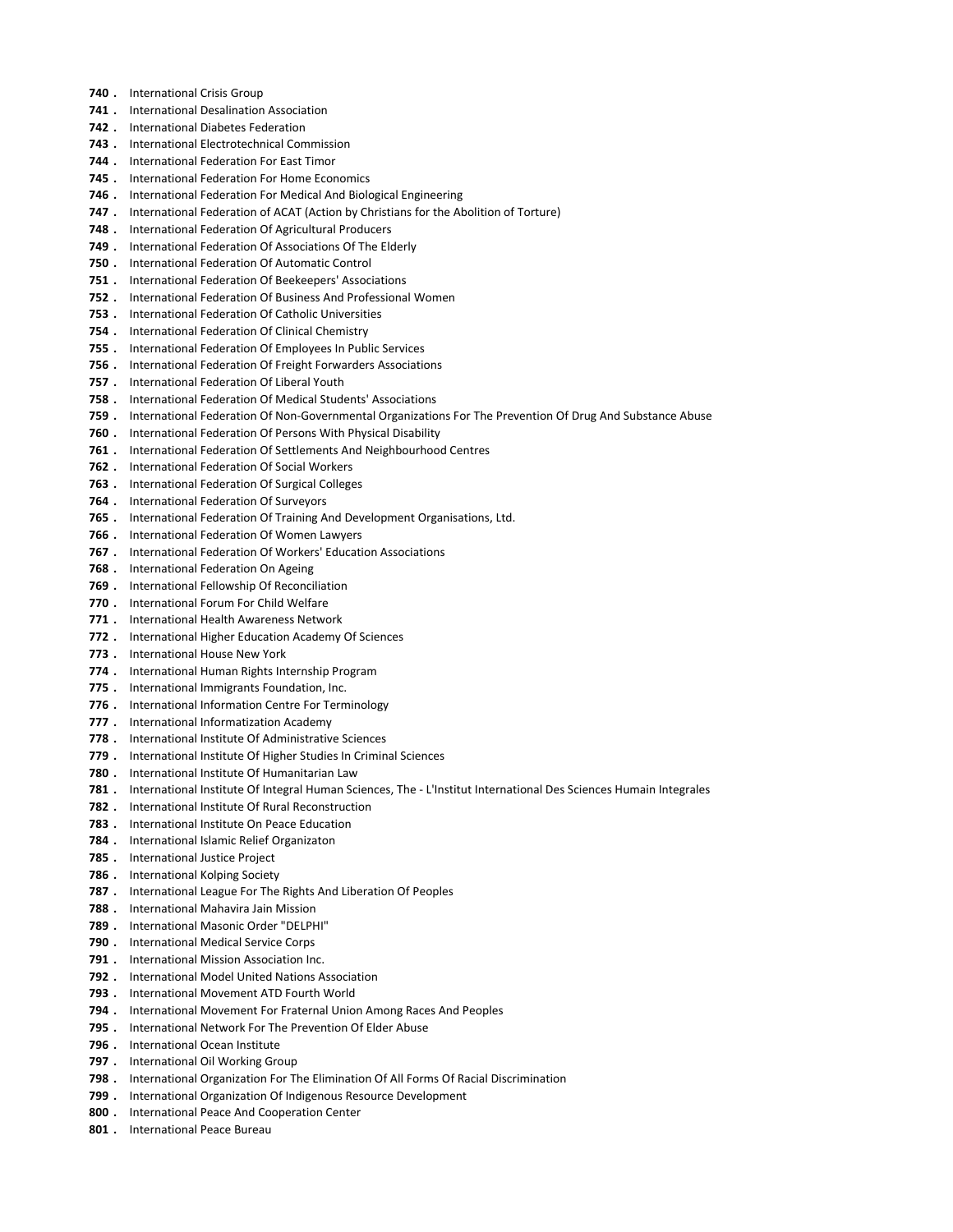- 802 . International Petroleum Industry Environmental Conservation Association
- 803 . International Photographic Council
- 804 . International Physicians For The Prevention Of Nuclear War
- 805 . International Political Science Association
- 806 . International Presentation Association Of The Sisters Of The Presentation Of The Blessed Virgin Mary
- 807 . International Progress Organization
- 808 . International Public Foundation " Experimental Creative Center "
- 809 . International Public Policy Institute
- 810 . International Public Relations Association
- 811 . International Publishers Association
- 812 . International Real Estate Federation
- 813 . International Rehabilitation Council For Torture Victims
- 814 . International Relief Friendship Foundation, Inc.
- 815 . International Rescue Committee, Inc.
- 816 . International Road Federation
- 817 . International Romani Union
- 818 . International Schools Association
- 819 . International Shinto Foundation
- 820 . International Social Science Council
- 821 . International Social Security Association
- 822 . International Social Service
- 823 . International Society For Human Rights
- 824 . International Society For Mangrove Ecosystems
- 825 . International Society For Photogrammetry And Remote Sensing
- 826 . International Society For Traumatic Stress Studies
- 827 . International Society Of City And Regional Planners
- 828 . International Society Of Radiographers & Radiological Technicians
- 829 . International Sociological Association
- 830 . International Statistical Institute
- 831 . International Students, Inc.
- 832 . International Studies Association
- 833 . International Surgical Mission Support
- 834 . International Sustainable Social And Economic Responses
- 835 . International Telecommunication Academy
- 836 . International Union For Health Promotion And Education
- 837 . International Union For Land Value Taxation And Free Trade
- 838 . International Union Of Economists
- 839 . International Union Of Nutritional Sciences
- 840 . International Union Of Psychological Science
- 841 . International Union Of Socialist Youth
- 842 . International Union Of Tenants
- 843 . International University In Moscow
- 844 . International Volunteerism Organization For Women, Education And Development Vides
- 845 . International WeLoveU Foundation
- 846 . International Women's Peace Group
- 847 . International Women's Development Agency
- 848 . International Work Group For Indigenous Affairs
- 849 . International Youth And Student Movement For The United Nations
- 850 . International Youth Leadership Institute
- 851 . Inter-Press Service International Association
- 852 . Interregional Public Charitable Organization of Assistance to Persons with Disabilities "SAIL OF HOPE"
- 853 . Intersections International Initiative, Inc.
- 854 . Inwelle Study and Resource Centre
- 855 . Iota Phi Lambda Sorority, Inc.
- 856 . Iranian Society Of Environmentalists
- 857 . ISHA Foundation
- 858 . Islamic Centre England
- 859 . Islamic Chamber Of Commerce And Industry
- 860 . Islamic Heritage Society, Inc.
- 861 . Island Child Charitable Trust
- 862 . Israel Women's Network
- 863 . Italian Diplomatic Academy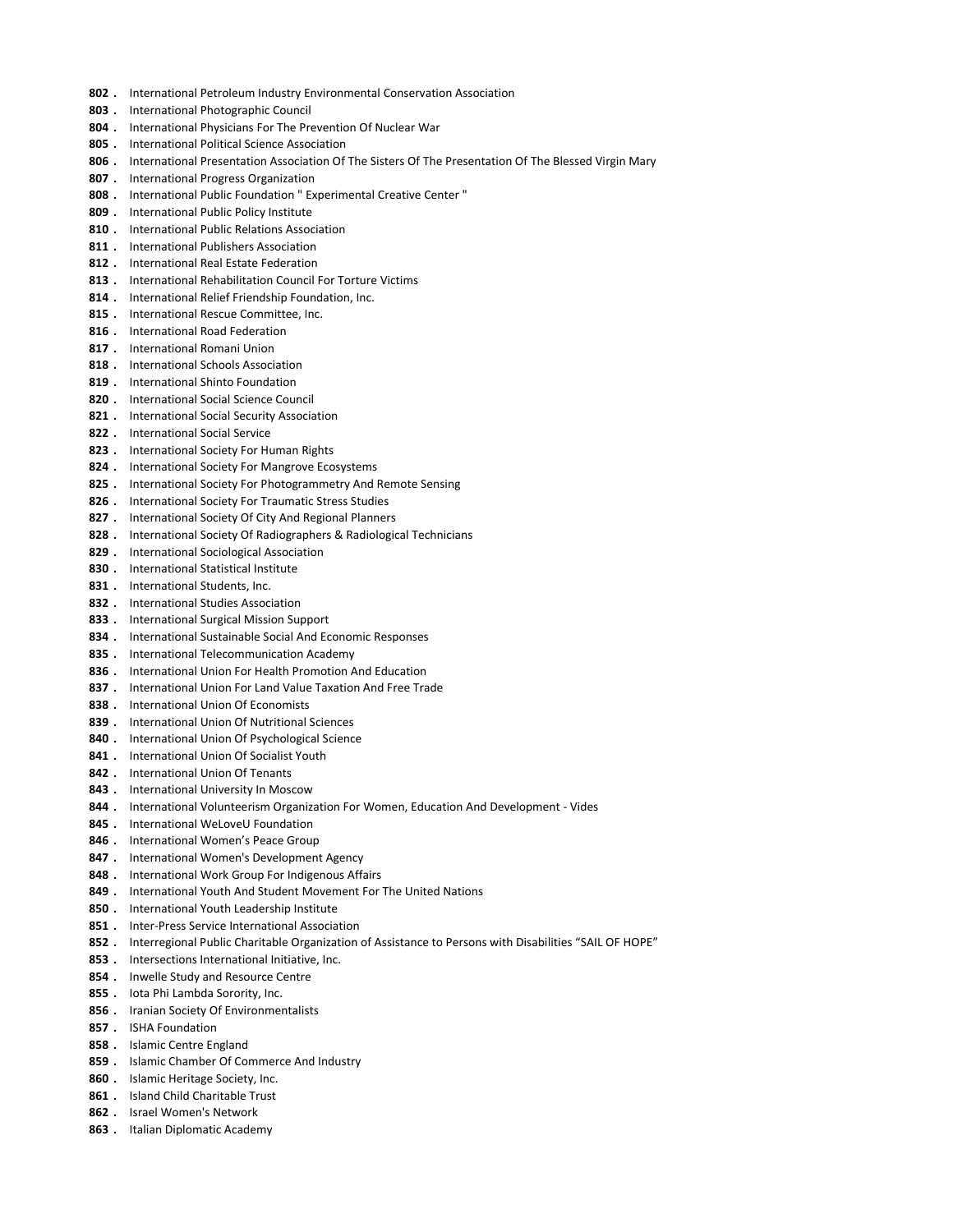- 864 . IVolunteer International, Inc.
- 865 . Jane Goodall Institute, The
- 866 . Japanese Consumers' Co-Operative Union
- 867 . Jatiya Tarun Sangha
- 868 . Jewish National Fund
- 869 . Jewish War Veterans Of The Usa, Inc.
- 870 . Jewish Women International
- 871 . Jigyansu Tribal Research Centre
- 872 . Joan B. Kroc Institute For Peace & Justice
- 873 . John C Whitehead School Of Diplomacy And International Relations
- 874 . Journalists and Writers Foundation
- 875 . Journalists Union of Russia
- 876 . Jovenex En Movimiento A.C.
- 877 . Juchari Motzitarakua
- 878 . Judicial Watch
- 879 . Junior Chamber International
- 880 . Junior Chamber International Japan
- 881 . Junior Chamber International Osaka
- 882 . Justice for All
- 883 . Kalinga Institute of Social Sciences
- 884 . Kallipatira
- 885 . Kalnemi Casa De La Vida A.C.
- 886 . Kappa Delta Pi
- 887 . Karamah: Muslim Women Lawyers For Human Rights
- 888 . Karp Korean Association Of Retired Persons
- 889 . Khmers Kampuchea-Krom Federation
- 890 . Kids With A Cause
- 891 . KidSpirit
- 892 . Kinderenergy
- 893 . Kiwanis International
- 894 . Know Your Lemons Foundation
- 895 . Korea International Volunteer Organization
- 896 . Korean Assembly For The Reunion Of Ten Million Separated Families
- 897 . Korean-American Family Service Center
- 898 . Kosmos Associates, Inc.
- 899 . Kripalu Centre for Yoga and Health
- 900 . Kroc Institute For International Peace, Notre Dame University
- 901 . Kuchlak Welfare Society
- 902 . Kulturel Information And Koordination
- 903 . L'auravetli'an Information And Education Network Of Indigenous People
- 904 . La Leche League International, Inc.
- 905 . Lahore Association Of Non-Governmental Organizations
- 906 . Lama Gangchen World Peace Foundation
- 907 . Landlife International
- 908 . Landvernd National Association For The Protection Of The Icelandic Environment
- 909 . Las Artes Y La Cultura En La Construccion De Una Ninez Plena A.C.
- 910 . Lassalle Institut Zen Ethik Leadership
- 911 . Latter-day Saint Charities
- 912 . Lawyers' Committee On Nuclear Policy
- 913 . Lawyers Without Borders
- 914 . Leadership Conference Of Women Religious/Conference Of Major Superiors Of Men
- 915 . League Of Women Voters of the United States
- 916 . Leal Lega Antiviviezionista Onlus
- 917 . Lebanese Association for Popular Action (AMEL)
- 918 . Lebanon Family Planning Association
- 919 . Lebendige Kommunikation Mit Frauen In Ihren Kulturen
- 920 . Legiao Da Boa Vontade Legion Of Good Will
- 921 . Lehigh University
- 922 . Leitner Center For Internatiional Law And Justice
- 923 . Liberal International
- 924 . Life An Anti Drug Organization
- 925 . Lifebridge Foundation, Inc., The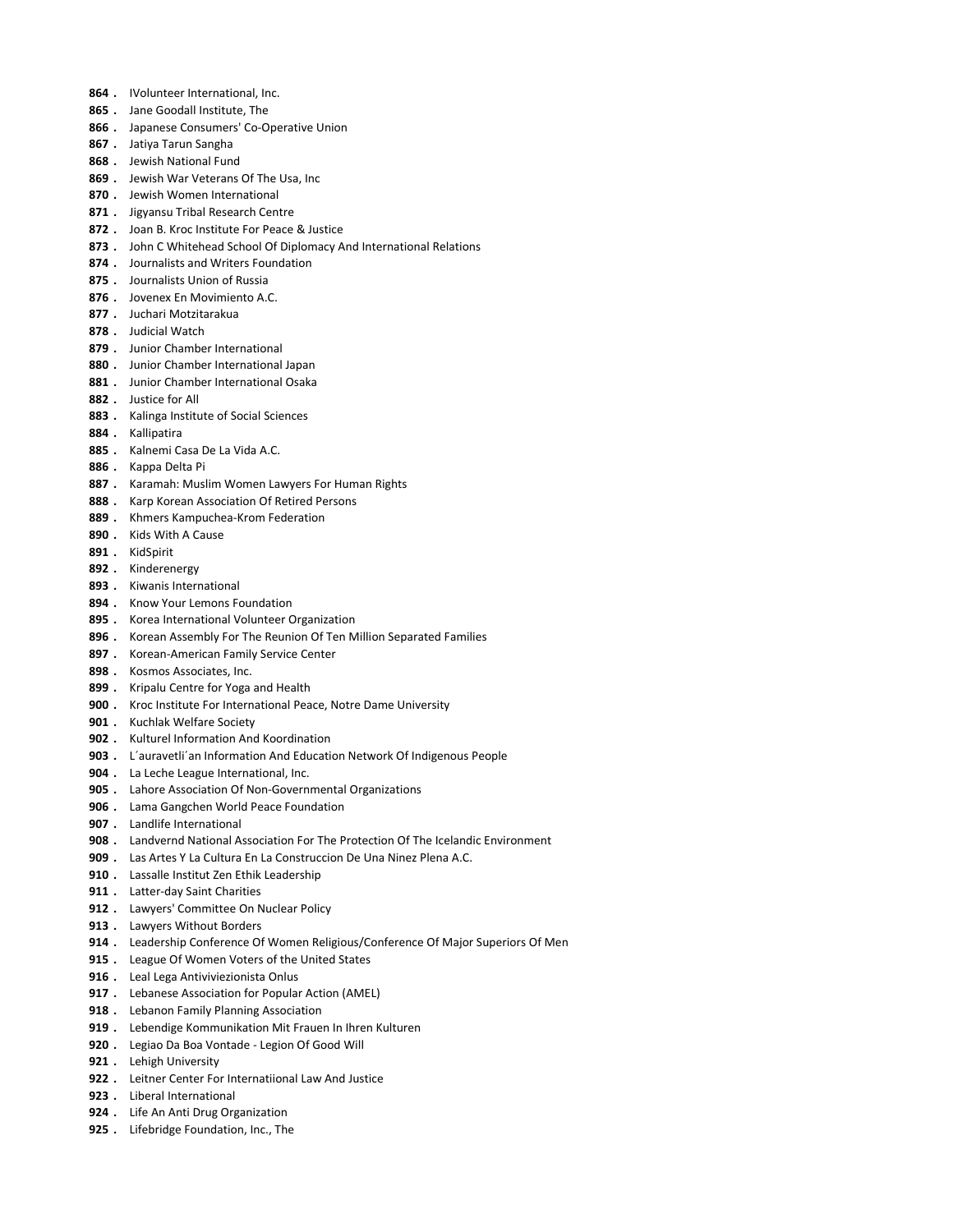- 926 . Light Millennium, The
- 927 . Light Up Foundation
- 928 . Links Incorporated, The
- 929 . London International Model United Nations (LMUN)
- 930 . Long Island University
- 931 . Loomba Trust, The
- 932 . Lord Byron New Frontiers
- 933 . Loretto Community
- 934 . Lutheran Immigration And Refugee Service
- 935 . Lutheran World Federation
- 936 . Machincuepa Circo Social A.C.
- 937 . Madre, Inc.
- 938 . Magistrats Europeens pour la Démocratie et les Libertés (MEDEL)
- 939 . Make Mothers Matter MMM
- 940 . Make-A-Wish Foundation International
- 941 . Making the World Beautiful Through Film (MWBTF)
- 942 . Mandat International
- 943 . Manhattanville College
- 944 . Marangopoulos Foundation For Human Rights
- 945 . Marianists International
- 946 . Martin und Gerda Essl Sozialpreis gemeinnützige Privatstiftung
- 947 . Maryknoll Fathers And Brothers
- 948 . Maryknoll Sisters Of St. Dominic, Inc.
- 949 . Mata Amritanandamayi Math
- 950 . Matercare International
- 951 . Mayan Families
- 952 . Mayors For Peace
- 953 . Medecins Sans Frontieres
- 954 . Medical Action Group
- 955 . Medical Knowledge Institute
- 956 . Medical Women's International Association
- 957 . Medipeace
- 958 . Mediterranean Women's Studies Centre
- 959 . Meeting Per L'Amicizia Fra I Popoli / Meeting For Friendship Amongst Peoples
- 960 . Mega-Cities Project, Inc.
- 961 . Memorial De La Shoah
- 962 . Mennonite Central Committee
- 963 . Mercado Global
- 964 . Mercy College
- 965 . Mercy International Association
- 966 . Midwest Model United Nations, Inc.
- 967 . Migrantes
- 968 . Millenium Institute
- 969 . Minority Rights Group
- 970 . Miracle Corners of the World
- 971 . Mision Mujer AC
- 972 . Missionary Oblates Of Mary Immaculate
- 973 . Mona Foundation
- 974 . Monitor My Health Inc
- 975 . Monmouth University, Institute For Global Understanding
- 976 . Mother Helpage (UK)
- 977 . Mountbatten Centre For International Studies, The
- 978 . Mouvement Du Nid, Le
- 979 . Move to Empower
- 980 . Movimiento Por La Paz El Desarme Y La Libertad
- **981** . Mtree
- 982 . Muhammad Ali Center
- 983 . Muhanna Foundation, The
- 984 . Mujeres Productivas Por El Desarrollo De Mexico
- 985 . Mujeres Unidas Solidarias Activas A.C.
- 986 . MUN Impact
- 987 . Muslim Aid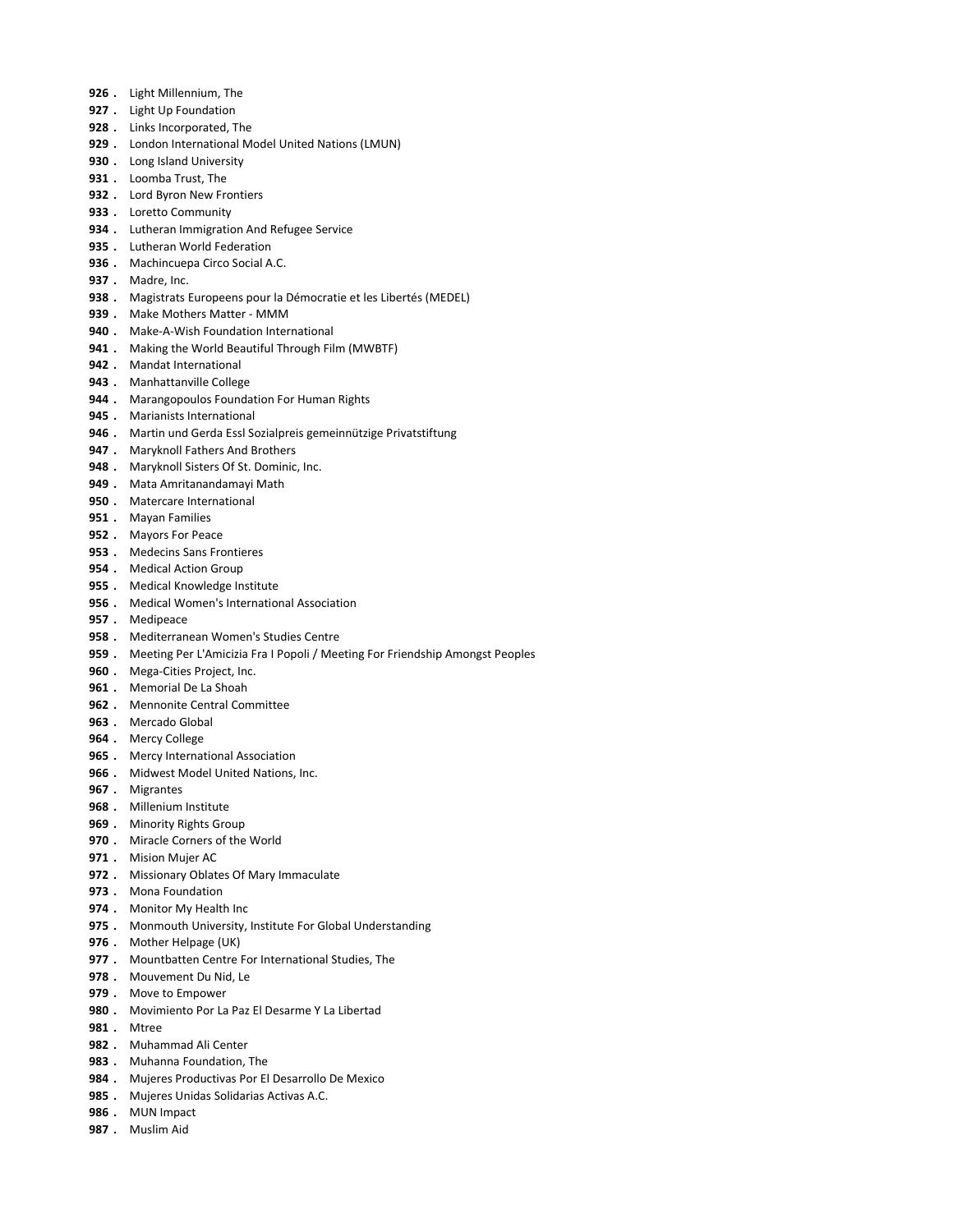- 988 . Muslims for Progressive Values
- 989 . Nadam Foundation
- 990 . NAFSA: Association Of International Educators
- 991 . National Aboriginal Community Controlled Health Organization
- 992 . National Association Of Blacks In Criminal Justice
- 993 . National Association Of Negro Business And Professional Women's Clubs, Inc., The
- 994 . National Association of Palliative Care for AYUSH & Integrative Medicine
- 995 . National Association Of Social Workers
- 996 . National Association Of Victims Support Schemes
- 997 . National Association Of Vocational Education Of China
- 998 . National Association Of Women Lawyers
- 999 . National Catholic Educational Association, The
- 1000 . National Children's And Youth Law Centre
- 1001 . National Coalition Of 100 Black Women
- 1002 . National Committee On American Foreign Policy
- 1003 . National Conference Of Black Lawyers
- 1004 . National Congress Of Neighborhood Women
- 1005 . National Council For International Visitors
- 1006 . National Council For Research On Women
- 1007 . National Council Of Catholic Women
- 1008 . National Council Of Jewish Women
- 1009 . National Council Of Negro Women
- 1010 . National Council Of Saemaul Undong Movement
- 1011 . National Council Of The Churches Of Christ In The USA
- 1012 . National Council Of Women Of Canada
- 1013 . National Council Of Women Of The United States Inc.
- 1014 . National Council On Family Relations
- 1015 . National Federation Of Music Clubs
- 1016 . National Federation Of Youth Organizations In Bangladesh
- 1017 . National Foreign Trade Council
- 1018 . National Ground Water Association
- 1019 . National Heart Foundation Of Australia
- 1020 . National Italian American Coordinating Association
- 1021 . National Medical Association
- 1022 . National Model United Nations
- 1023 . National Service Conference Of The American Ethical Union
- 1024 . National Space Society
- 1025 . National Spiritual Assembly Of The Baha'ls Of The United States
- 1026 . National Stroke Foundation
- 1027 . National Wildlife Federation
- 1028 . National Youth Service Action And Social Development Research Institute
- 1029 . Natural Resources Defence Council, Inc.
- 1030 . Near East Foundation
- 1031 . Nederlandse Vereniging Voor De Verenigde Naties United Nations Association Of The Netherlands
- 1032 . Nepal Committee For Peace And Development
- 1033 . NET Training Institute, Inc.
- 1034 . Network "Earth Village"
- 1035 . New Future Foundation
- 1036 . New Humanity
- 1037 . New Israel Fund's Empowerment And Training Center For Social Change Organizations In Israel
- 1038 . New York Association For American-Russian Relations
- 1039 . New York Board Of Rabbis, The
- 1040 . New York Institute for Haiti Advocacy Inc.
- 1041 . New York Metropolitan Martin Luther King, Jr. Center For Nonviolence
- 1042 . New York State Bar Association
- 1043 . Nexus-International Broadcasting Association
- 1044 . NGO Committee On Disarmament Peace And Security
- 1045 . NGO Committee on Sustainable Development-NY
- 1046 . NGO Health Committee, Inc.
- 1047 . Nightingale Initiative For Global Health
- 1048 . Nippon Academy
- 1049 . Nodo Mexicano El Proyecto Del Milenio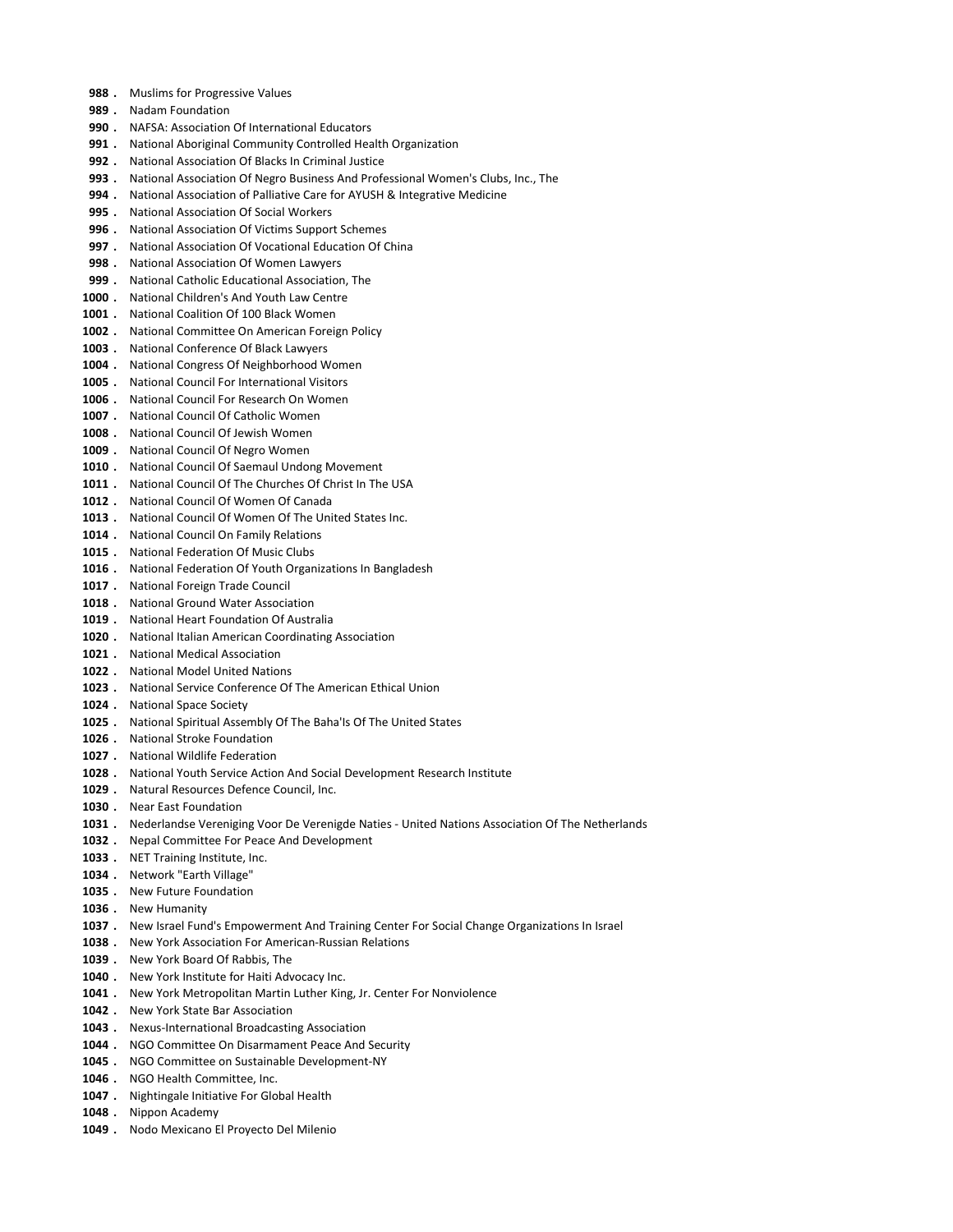- 1050 . Nonviolence International
- 1051 . Nord-Sud Xxi North-South Xxi
- 1052 . North American Mission Board Southern Baptist Convention
- 1053 . Notre Dame of Maryland University
- 1054 . Nuclear Age Peace Foundation
- 1055 . Nuestros Pequeños Hermanos y Hermanas Internacional
- 1056 . NYIHA Media Inc.
- 1057 . Observatoire International pour la Non Violence Communes des Nations pour la Paix
- 1058 . Occidental College
- 1059 . Oesterreichische Liga Fuer Die Vereinten Nationen
- 1060 . OIPA Organizzazione Internazionale Protezione Animali
- 1061 . Olof Palme Peace Foundation
- 1062 . One Health Organisation
- 1063 . One to World
- 1064 . OneMama
- 1065 . Open Family Australia
- 1066 . Open Society Institute Sofia
- 1067 . Operation HOPE
- 1068 . Operation Smile, Inc.
- 1069 . Operation USA
- 1070 . Order Of Discalced Carmelites
- 1071 . Ordre Des Chevaliers Hospitaliers De Saint Jean De Jerusalem
- 1072 . Organisasyon Ng Pilipinong Mang-Aawit, Inc
- 1073 . Organisation Internationale Des Experts
- 1074 . Organisation Mondiale Des Experts-Conseils Arbitres
- 1075 . Organizacion Argentina De Jovenes Para Las Naciones Unidas
- 1076 . Organización de Bomberos Americanos
- 1077 . Organización Trans Reinas de la Noche
- 1078 . Organization for Culture of Hispanic Origins
- 1079 . Organization For Defending Victims Of Violence
- 1080 . Organization For Industrial, Spiritual And Cultural Advancement International
- 1081 . Organization For International Economic Relations
- 1082 . Organization for Livelihood Enhancement Services
- 1083 . Organization Of African Trade Union Unity
- 1084 . Organization Of Islamic Capitals And Cities
- 1085 . Organization Of Women Writers Of Africa Inc.
- 1086 . ORT America
- 1087 . Osmane Mounif Aidi Foundation For Culture, Communication And Development
- 1088 . Osservatorio per la Comunicazione Culturale e l'Audiovisivo nel Mediterraneo e nel Mondo
- 1089 . Osterreichisches Lateinamerika- Institut
- 1090 . Oum El Nour
- 1091 . Overseas Development Institute
- 1092 . Overseas Press Club Of America
- 1093 . Oxfam
- 1094 . Oxfam Australia
- 1095 . Oxford Centre for Hindu Studies
- 1096 . Pacific Institute Of Public Policy
- 1097 . Pacific Islands Association of Non Governmental Organisations
- 1098 . Pacific Rim Institute For Development & Education
- 1099 . Pakistan Lions Youth Council
- 1100 . Pakistan Rural Workers Social Welfare Organization
- 1101 . Pakistan Women Lawyer's Association
- 1102 . Pan African Movement
- 1103 . Pan American Development Foundation
- 1104 . Pan American Development Foundation
- 1105 . Pan Pacific and South East Asia Women's Association USA
- 1106 . Parceiros Voluntarios
- 1107 . Parity
- 1108 . Parliamentarians For Global Action
- 1109 . Partners Albania, Center For Change And Conflict Management
- 1110 . Partnership For Global Justice
- 1111 . Partnership For Indigenous Peoples Environment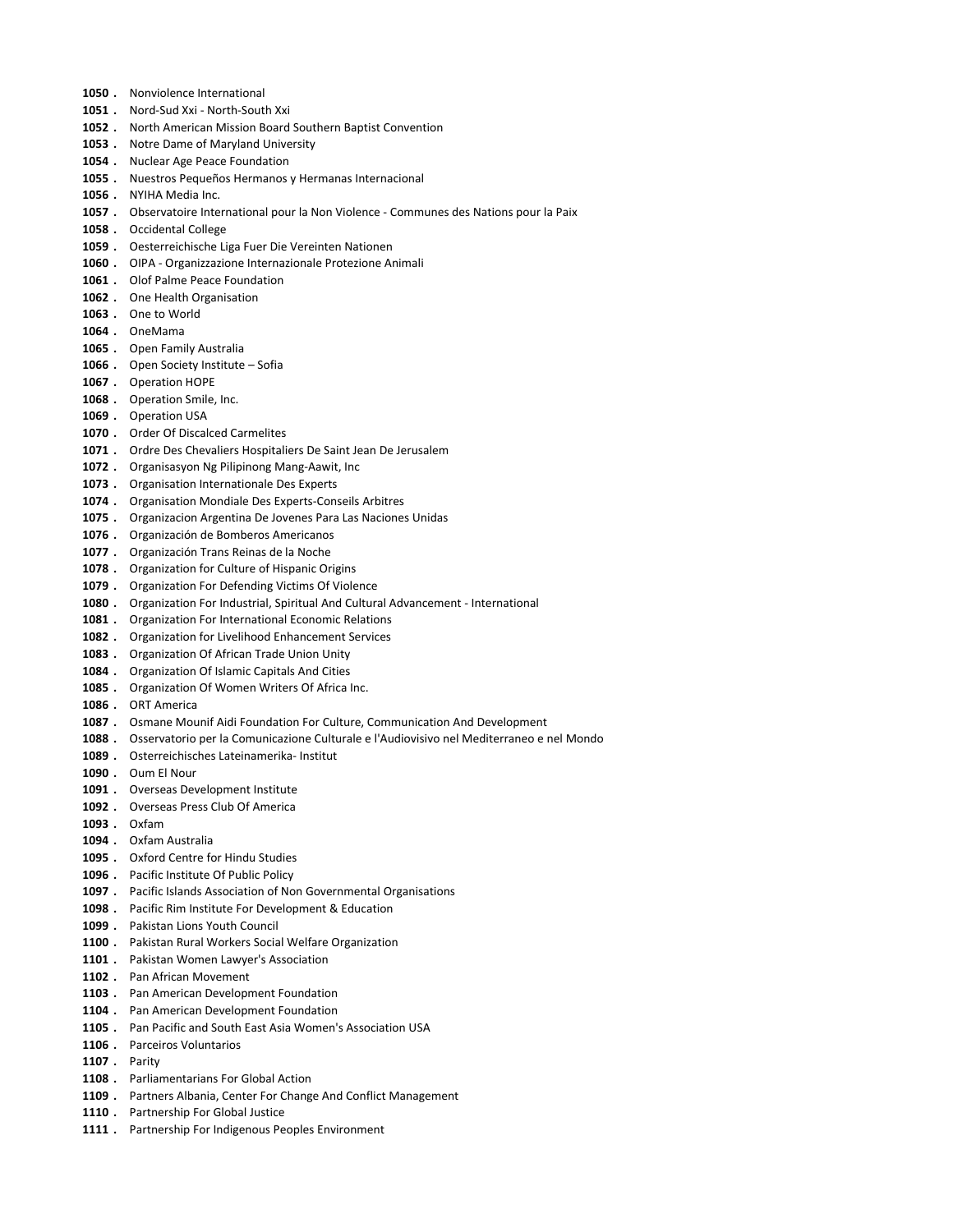- 1112 . Passionists International
- 1113 . Pathways To Peace
- 1114 . Patronado De Apoyo Del Hospital General De Occidente A.C.
- 1115 . Patronato Pro Zona Mazahua A.C.
- 1116 . Pattan Development Organization
- 1117 . Pax Christi International, International Catholic Peace Movement
- 1118 . Pax Romana (International Catholic Movement for Intellectual and Cultural Affairs and International Movement of Catholic Students)
- 1119 . Paz Y Cooperacion
- 1120 . PCI Media Impact
- 1121 . Peace Action
- 1122 . Peace And Justice Studies Association
- 1123 . Peace Boat
- 1124 . Peace Brigades International
- 1125 . Peace Day Philly
- 1126 . Peace Dividend Trust
- 1127 . Peace Education Foundation
- 1128 . Peace History Society
- 1129 . Peace Studies Institute of Manchester University
- 1130 . Peace Through Unity Charitable Trust
- 1131 . PeaceJam Foundation
- 1132 . PeacePlayers International
- 1133 . Peaceways Young General Assembly
- 1134 . Peaceworkers/Nonviolent Peaceforce
- 1135 . Pearl S. Buck International
- 1136 . People To People International
- 1137 . Peres Center For Peace, The
- 1138 . Perhaps... Kids Meeting Kids Can Make A Difference
- 1139 . Peter C Alderman Foundation
- 1140 . Philadelphia Yearly Meeting Of The Religious Society Of Friends
- 1141 . Philippine Human Rights Information Center, Inc.
- 1142 . Philippine Legislators Committee On Population And Development
- 1143 . Philippines NGO Council On Population Health And Welfare
- 1144 . Physicians For Peace
- 1145 . Pilot International, Inc.
- 1146 . Plan International Australia
- 1147 . Plan International, Inc.
- 1148 . Plan Life
- 1149 . Plan Peace International
- 1150 . Planetafillia
- 1151 . Planetary Association For Clean Energy, Inc., The
- 1152 . Planned Parenthood Federation Of America
- 1153 . Pop Culture Hero Coalition
- 1154 . Population Council, The
- 1155 . Population Institute
- 1156 . Population Media Center
- 1157 . Presbyterian Church (USA)
- 1158 . Prison Fellowship International
- 1159 . Pro Mujer
- 1160 . Proactiva Open Arms
- 1161 . Procedural Aspects Of International Law Institute
- 1162 . Progetto Domani: Cultura E Solidarieta
- 1163 . Progetto Filippide
- 1164 . Program For Appropriate Technology In Health
- 1165 . Project Concern International, Inc.
- 1166 . Project Ploughshares
- 1167 . Promoting Enduring Peace
- 1168 . Proutist Universal, Inc.
- 1169 . Proyecto Etica Latam A.C.
- 1170 . Public Relations Society Of America, Inc.
- 1171 . Public Service Broadcasting Trust
- 1172 . Public Services International
- 1173 . Publication And Coordination Centre Of Islamic Ideology And Sufi-Ism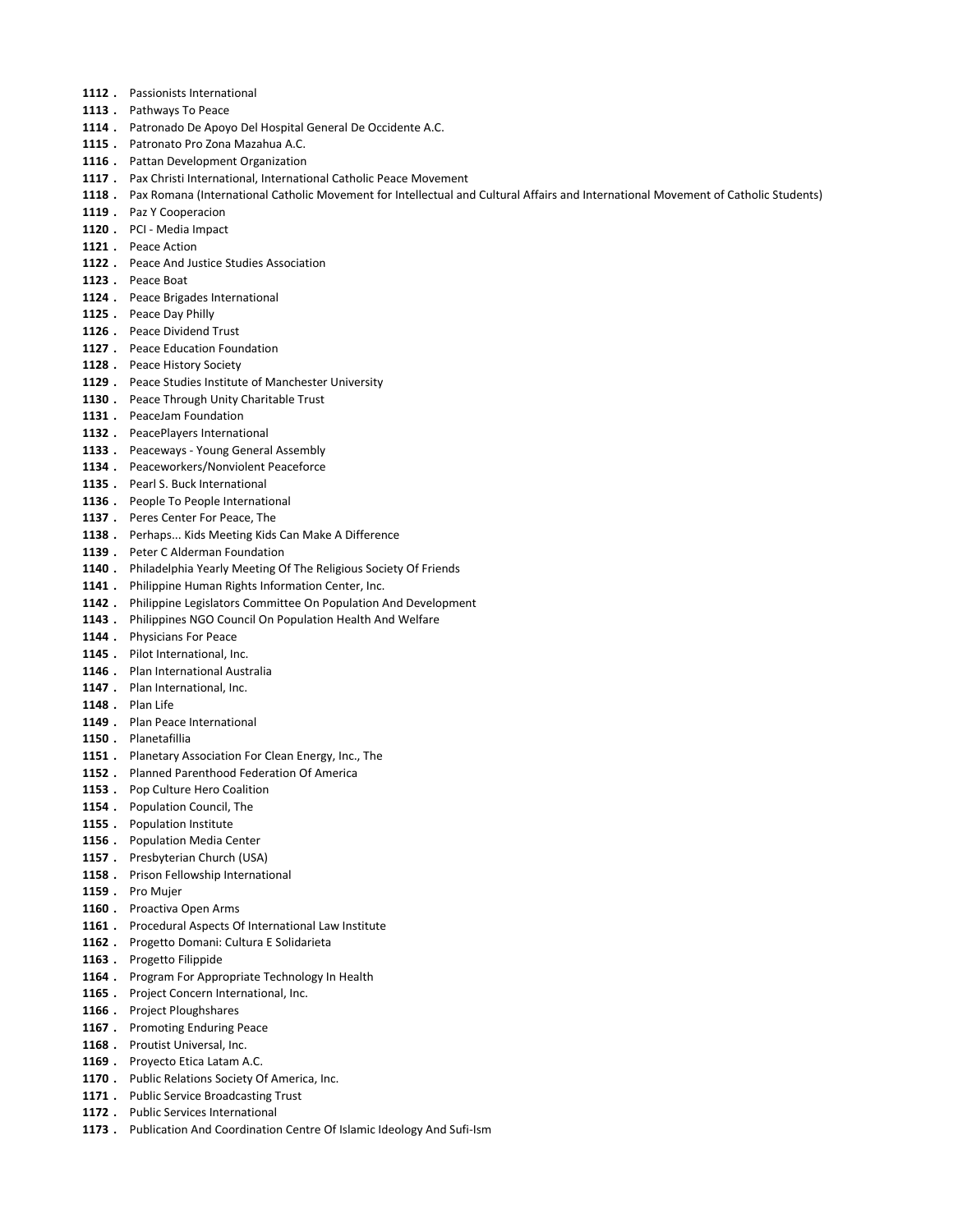- 1174 . Public-Private Alliance Foundation
- 1175 . PVBLIC Foundation
- 1176 . Qatar Charity
- 1177 . Quaker Earthcare Witness
- 1178 . Quota International, Inc.
- 1179 . Raad Rehabilitation Goodwill Complex
- 1180 . Radin Institute For Family Health Education And Promotion
- 1181 . Railroad Street Youth Project
- 1182 . Rainforest Foundation International
- 1183 . Ralph Bunche Institute for International Studies
- 1184 . Ramapo College Of New Jersey
- 1185 . Ratiu Foundation For Democracy / Ratiu Center For Democracy
- 1186 . Raynault Foundation
- 1187 . Reach Out And Read National Training Center
- 1188 . Red de Mujeres por la Construcción de la Paz
- 1189 . Red Departamental de Mujeres Chiquimultecas
- 1190 . RED Initiatives
- 1191 . Red Nacional De Refugios A.C.
- 1192 . Red Venezolana De Organizaciones Para El Desarrollo Social
- 1193 . Refleksione Association
- 1194 . Reforestamos Mexico A.C.
- 1195 . Religious Coalition For Reproductive Choice
- 1196 . Religious Of The Sacred Heart Of Mary
- 1197 . Rene Dubos Center For Human Environments, Inc., The
- 1198 . Resource Center For The United Nations, Usa
- 1199 . Results Australia
- 1200 . Ribbon International, The
- 1201 . Rio De Paz
- 1202 . Rissho Kosei-kai
- 1203 . Rivertides an International Center for Education and Exchange Inc.
- 1204 . Robert F. Kennedy Memorial Center For Human Rights
- 1205 . Roger Williams University
- 1206 . Romanian Independent Society Of Human Rights
- 1207 . Roots Of Peace
- 1208 . Roshd Foundation
- 1209 . Rotary Club of Santiago
- 1210 . Rotary International
- 1211 . Royal Academy Of Science International Trust
- 1212 . Royal College Of Nursing Of The Uk
- 1213 . Rurality-Environment-Development Association International
- 1214 . Russian Committee Of Cooperation With Latin America
- 1215 . Russian Federation Peace Committee
- 1216 . Russian Peace Foundation
- 1217 . Rutgers Preparatory School
- 1218 . Rutgers University
- 1219 . Safe Haven Rehabilitation Centre
- 1220 . Saint Francis Ministries
- 1221 . Saint Joan's International Alliance
- 1222 . Saint Peter's University
- 1223 . Salesian Missions, Inc.
- 1224 . Salvation Army, The
- 1225 . Sandals Foundation
- 1226 . Saratoga Foundation For Women Worldwide, Inc.
- 1227 . Sariaya Learning Centre for Development
- 1228 . Saudi Green Building Forum (SGBF)
- 1229 . Save The Children Australia
- 1230 . Save The Children International
- 1231 . Save the Climat
- 1232 . School Sisters Of Notre Dame
- 1233 . Science For Peace
- 1234 . Secretariat Of National Aboriginal And Islander Child Care
- 1235 . Seeds Of Peace Inc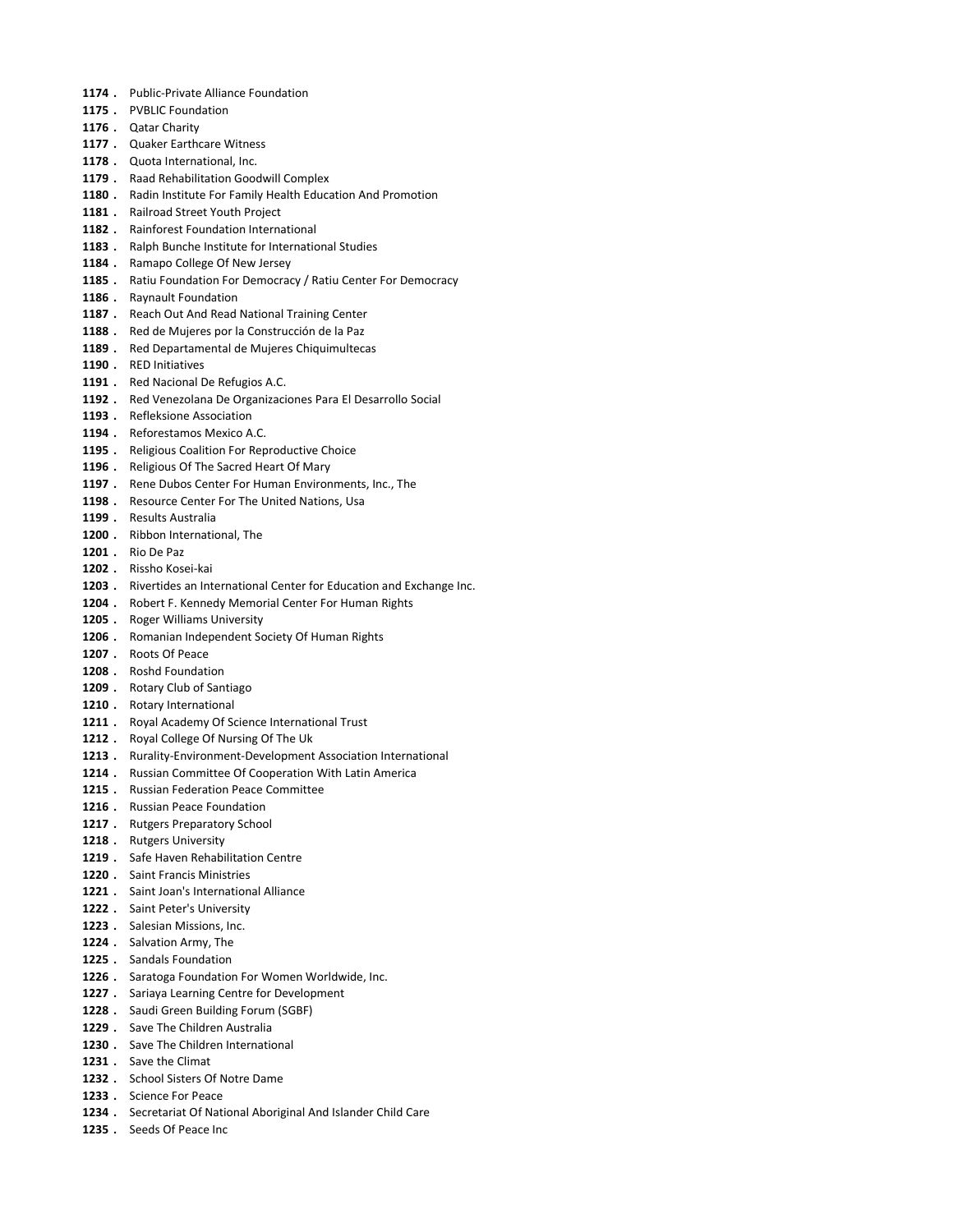- 1236 . Seminario De Investigacion Para La Paz
- 1237 . Senior Citizens Foundation Of Pakistan
- 1238 . SERAC-Bangladesh
- 1239 . Service For Peace, Inc.
- 1240 . Sesame Workshop
- 1241 . Shalom Center for Conflict Resolution and Reconciliation
- 1242 . Shanghai New York University
- 1243 . Shared Interest
- 1244 . Shinnyo-en Foundation
- 1245 . Shri Ram Chandra Mission
- 1246 . Sickle Cell Foundation Nigeria
- 1247 . Sierra Club
- 1248 . Sigma Gamma Rho Sorority, Inc.
- 1249 . Sigma Theta Tau, Honor Society Of Nursing, Inc.
- 1250 . Simply Help, Inc.
- 1251 . Sindicato Dos Jornalistas
- 1252 . Sister To Sister International
- 1253 . Sisters Inside Inc
- 1254 . Sisters Of Charity Federation
- 1255 . Sisters Of Notre Dame De Namur
- 1256 . Small Kindness
- 1257 . Smile Of The Child
- 1258 . Socialist International Women
- 1259 . Sociedad De Amigos Del Museo Afro Antillano De Panama
- 1260 . Sociedad De Estudios Internacionales
- 1261 . Societe De Legislation Comparee
- 1262 . Society for Human Advancement and Disadvantaged Empowerment (SHADE)
- 1263 . Society For International Development
- 1264 . Society For Public Health Education, Inc.
- 1265 . Society For The Protection Of The Rights Of The Child
- 1266 . Society For The Psychological Study Of Social Issues
- 1267 . Society Of Catholic Medical Missionaries
- 1268 . Society Of The Sacred Heart
- 1269 . Society To Support Children Suffering From Cancer
- 1270 . Sociologists For Women In Society
- 1271 . Soka Gakkai International
- 1272 . Solar Cookers International
- 1273 . Soroptimist International
- 1274 . Soroptimist International Of The Americas
- 1275 . Sos Kinderdorf International
- 1276 . Soul Sustainable Progress
- 1277 . South Bronx Mental Health Council, Inc.
- 1278 . South Bronx Overall Economic Development Corporation (SOBRO)
- 1279 . Southern Africa Committee
- 1280 . Sovereign Military Order Of The Temple Of Jerusalem
- 1281 . Space Generation Advisory Council
- 1282 . Special Olympics International
- 1283 . Special Olympics Korea
- 1284 . Specialisterne Foundation
- 1285 . Sri Chinmoy Centre
- 1286 . Sri Mathrudevi Vishwashanthi Ashram Trust
- 1287 . St. George East Branch Association Of Village/Community Council
- 1288 . Stakeholder Forum For A Sustainable Future
- 1289 . Stanley Foundation, The
- 1290 . Stimson Center
- 1291 . Strategies For Peace
- 1292 . Strategy for Mentoring Initiative and Leadership Empowerment
- 1293 . Struggle Against Poverty
- 1294 . Sukyo Mahikari
- 1295 . Sunray Meditation Society
- 1296 . Sure We Can
- 1297 . Surgeons of Hope Foundation, Inc.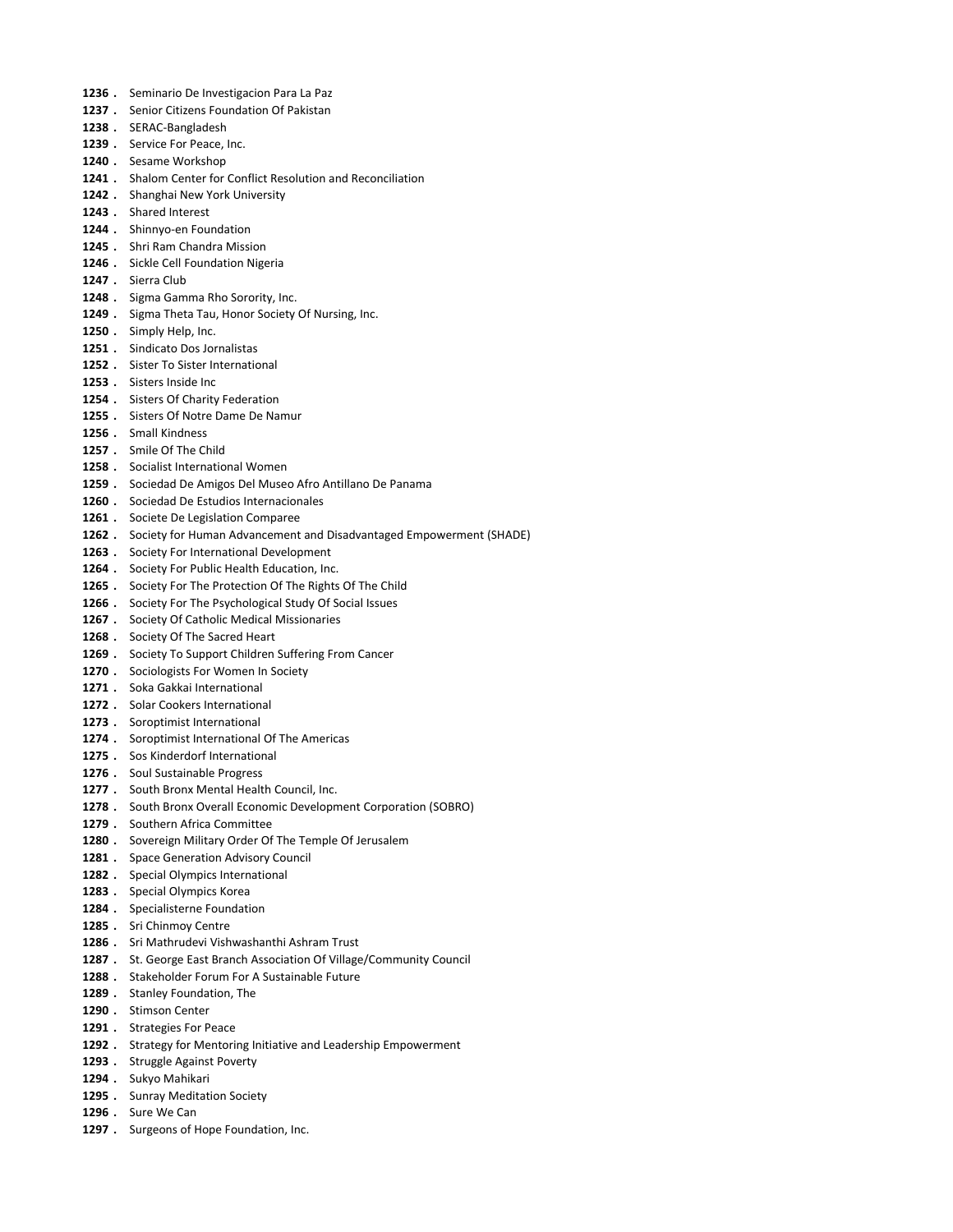- 1298 . Survival International Ltd.
- 1299 . Susie Reizod Foundation, The
- 1300 . Susila Dharma International Association
- 1301 . Sustainable World Inc.
- 1302 . Synergos Institute, Inc.
- 1303 . Syria Relief
- 1304 . Syrian Family Planning Association
- 1305 . Syrian Orthodox Church In America
- 1306 . Tanzania Young Men's Christian Association
- 1307 . Tarumitra
- 1308 . Tchad Agir Pour l'Environnement (TCHAPE)
- 1309 . Teachers Of English To Speakers Of Other Languages
- 1310 . Tellus Institute
- 1311 . Temple Of Understanding
- 1312 . Temple University Of the Commonwealth System of Higher Education
- 1313 . Tendiendo Puentes Ac
- 1314 . Thanks-Giving Foundation
- 1315 . The Artivist Collective
- 1316 . The Barka Foundation
- 1317. The Bridge
- 1318 . The Caucus For Womens Leadership
- 1319 . The Century Foundation
- 1320 . The City College of New York
- 1321 . The Culinary Institute of America
- 1322 . The Donkey Sanctuary
- 1323 . The Esimaje Foundation
- 1324 . The Explorers Club
- 1325 . The Fred Hollows Foundation
- 1326 . The Global Brain Foundation
- 1327 . The Global Poverty Project
- 1328 . The Interfaith Alliance Foundation
- 1329 . The Japan Council Against A And H Bombs
- 1330 . The Kota Alliance
- 1331 . The Oaktree Foundation
- 1332 . The Peacemaker Corps Foundation
- 1333 . The Resolution Project
- 1334 . The Rockefeller Foundation
- 1335 . The United Nations Association Of Trinidad And Tobago
- 1336 . Therapy Center For Dependent Individuals
- 1337 . Tierra Nueva
- 1338 . Toda Institute For Global Peace And Policy Research
- 1339 . Trace International
- 1340 . Transparency International
- 1341 . Treasureland Health Builders
- 1342 . Tribal Link Foundation, Inc
- 1343 . Trickle Up Program
- 1344 . Trocaire The Catholic Agency For World Development
- 1345 . Turkish Women's League of America
- 1346 . U Thant Institute
- 1347 . U.S. Committee for Refugees and Immigrants
- 1348 . U.S. Federation for Middle East Peace, Inc.
- 1349 . Ubuntu-World Forum Of Civil Society Networks
- 1350 . Ukrainian National Environmental Non-Governmental Organization "MAMA-86"
- 1351 . Unanima International
- 1352 . UNESCO Association Guwahati
- 1353 . UNESCO Centre of Catalonia
- 1354 . UNESCO Etxea
- 1355 . União Geral dos Trabalhadores
- 1356 . Unidos Somos Iguales
- 1357 . Union Democratica De Pensionistas Y Jubilados De Espana
- 1358 . Union For Reform Judaism
- 1359 . Union Internationale De L'Industrie Du Gaz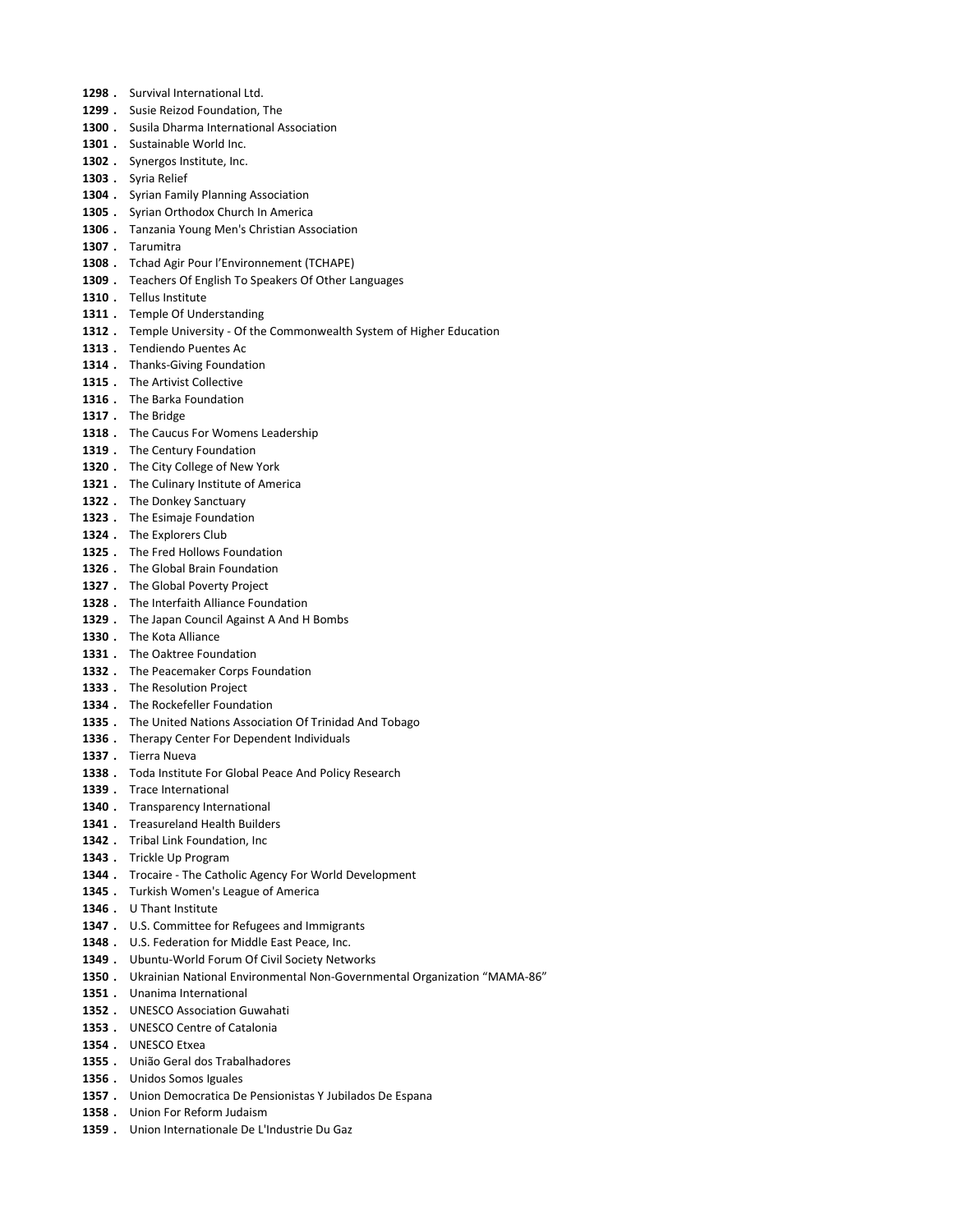- 1360 . Union Internationale Des Huissiers De Justice Et Officiers Judiciaires
- 1361 . Union Of Concerned Scientists
- 1362 . Union Of International Associations
- 1363 . Union Of Spiritual Communities Of Christ, The
- 1364 . Unipax Unione Mondiale Per La Pace Ed I Diritti Fondamentali Dell'Uomo E Dei Popoli
- 1365 . Unitarian Universalist Association
- 1366 . Unite For Sight
- 1367 . United Association of Calligraphy
- 1368 . United Church Of Christ Wider Church Ministries
- 1369 . United Church Of Christ Justice And Witness Ministries
- 1370 . United Methodist Church General Board Of Church And Society
- 1371 . United Methodist Church General Board Of Global Ministries
- 1372 . United Nations Association In Canada
- 1373 . United Nations Association In Spain
- 1374 . United Nations Association In The Democratic Socialist Republic Of Sri Lanka
- 1375 . United Nations Association Of Australia
- 1376 . United Nations Association Of Bulgaria
- 1377 . United Nations Association Of China
- 1378 . United Nations Association Of Cyprus
- 1379 . United Nations Association Of Denmark
- 1380 . United Nations Association Of Ethiopia
- 1381 . United Nations Association Of Finland
- 1382 . United Nations Association Of Georgia
- 1383 . United Nations Association Of Great Britain And Northern Ireland
- 1384 . United Nations Association Of Hungary
- 1385 . United Nations Association Of Jamaica
- 1386 . United Nations Association Of Japan, Inc.
- 1387 . United Nations Association Of Lithuania
- 1388 . United Nations Association Of New York
- 1389 . United Nations Association Of New Zealand Incorporated
- 1390 . United Nations Association Of Nigeria
- 1391 . United Nations Association Of Norway
- 1392 . United Nations Association Of Russia
- 1393 . United Nations Association Of San Diego
- 1394 . United Nations Association Of Serbia
- 1395 . United Nations Association Of Slovenia
- 1396 . United Nations Association Of Suriname
- 1397 . United Nations Association Of Sweden
- 1398 . United Nations Association Of Tanzania
- 1399 . United Nations Association Of The Isle Of Man
- 1400 . United Nations Association Of The Republic Of Korea
- 1401 . United Nations Association of the United States of America
- 1402 . United Nations Association Of Uganda
- 1403 . United Nations Watch
- 1404 . United Network Europa
- 1405 . United Religions Initiative
- 1406 . United Schools International
- 1407 . United Sikhs
- 1408 . United States Catholic Mission Association
- 1409 . United States Committee For UNIFEM
- 1410 . United States Fund For UNICEF
- 1411 . United States Peace Council
- 1412 . United States Servas, Inc.
- 1413 . United Synagogue Of Conservative Judaism, The
- 1414 . United Voices 4 Peace
- 1415 . United Way International
- 1416 . Univers Foundation
- 1417 . Universal Esperanto Association
- 1418 . Universal Federation Of Travel Agents' Associations
- 1419 . Universal Human Rights Network
- 1420 . University Center For Peace Research
- 1421 . University of Balamand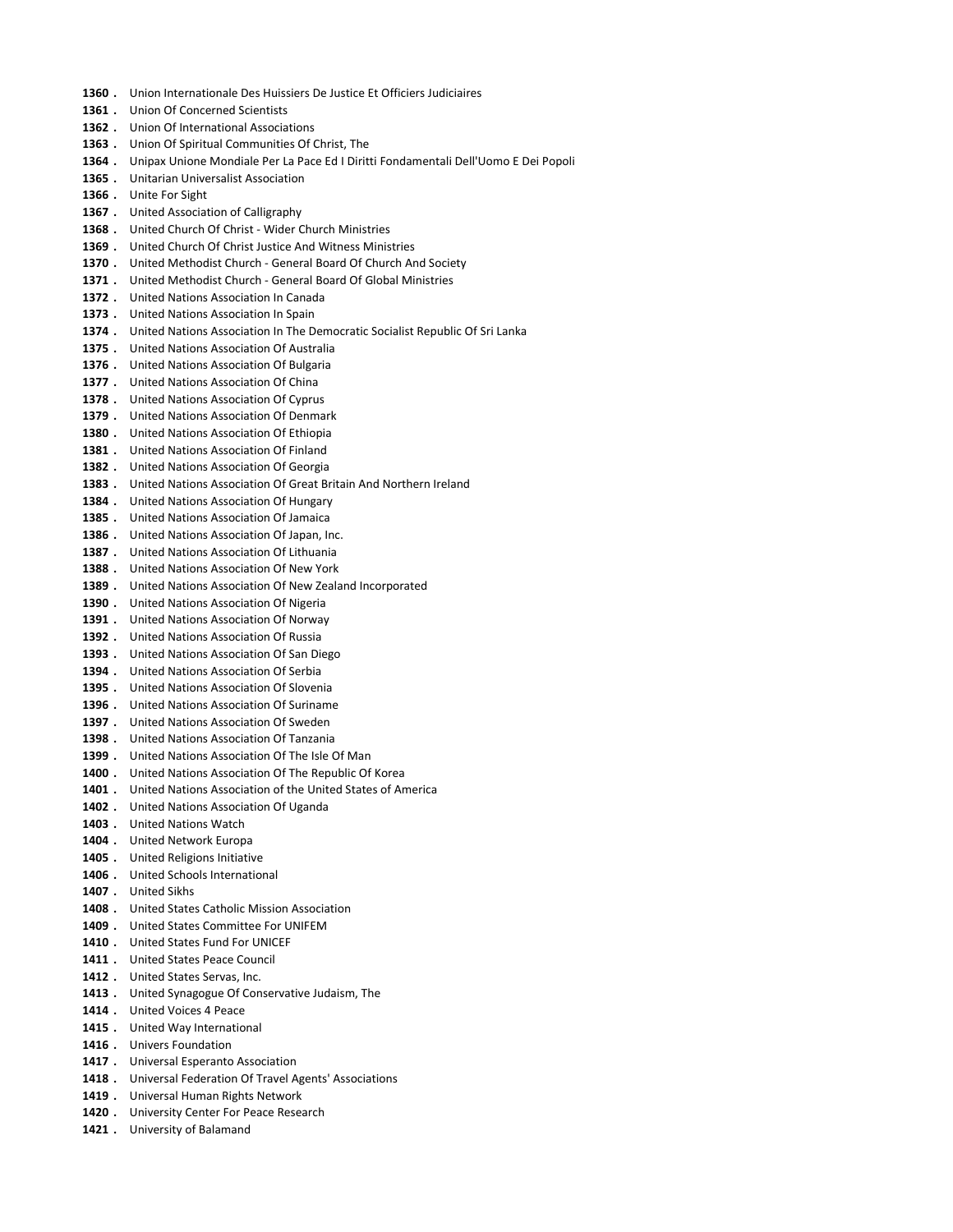- 1422 . University of Bridgeport
- 1423 . University of Connecticut
- 1424 . University of South Carolina
- 1425 . University of Westminster
- 1426 . University of Wisconsin-Madison
- 1427 . Unspoken Smiles Foundation
- 1428 . Ursuline Sisters Congregation Of Tildonk
- 1429 . US-Asia Institute
- 1430 . Utah Council for Citizen Diplomacy
- 1431 . Utah Valley University
- 1432 . Varkey Foundation
- 1433 . Vereniging Voor De Verenigde Naties United Nations Association Flanders Belgium
- 1434 . Vertic Verification Research, Training And Information Centre
- 1435 . Veterans For Peace, Inc.
- 1436 . Virginia Gildersleeve International Fund, Inc.
- 1437 . Vision 2020 Australia
- 1438 . Vision Care
- 1439 . Vision On Mission
- 1440 . Vital Voices Global Partnership
- 1441 . Viva Rio
- 1442 . Vivat International
- 1443 . Wainwright House
- 1444 . War And Peace Foundation
- 1445 . War Veterans Committee
- 1446 . Watchlist on Children and Armed Conflict
- 1447 . Water Environment Federation
- 1448 . Water For People
- 1449 . We, The World
- 1450 . Widows Development Organization
- 1451 . Wildlife Conservation Society
- 1452 . William Allanson White Institute
- 1453 . Win the War Against Violence
- 1454 . With Our Hands Together Inc.
- 1455 . WITNESS
- 1456 . Wittenberg Center For Alternative Resources
- 1457 . Women Of Reform Judaism
- 1458 . Women Of Vision
- 1459 . Women's Refugee Commission Inc.
- 1460 . Women's Action For New Directions
- 1461 . Women's Bar Association Of The State Of New York
- 1462 . Women's Board Educational Cooperation Society
- 1463 . Women's Caucus For Art
- 1464 . Women's Environment And Development Organization
- 1465 . Women's Federation For World Peace International
- 1466 . Women's Freedom Forum, Inc.
- 1467 . Women's Health And Education Center
- 1468 . Women's Institute For Freedom Of The Press
- 1469 . Women's International League For Peace And Freedom
- 1470 . Women's International Zionist Organization
- 1471 . Women's League For Conservative Judaism
- 1472 . Women's Missionary Society Of The African Methodist Episcopal Church
- 1473 . Women's National Book Association
- 1474 . Women's Overseas Service League
- 1475 . Women's Union Of Russia
- 1476 . Women's World Banking
- 1477 . Women's World Summit Foundation
- 1478 . Won Buddhism
- 1479 . World Academy Of Art And Science
- 1480 . World Alliance For Breastfeeding Action
- 1481 . World Alliance Of Young Men's Christian Associations
- 1482 . World Animal Protection
- 1483 . World Assembly Of Muslim Youth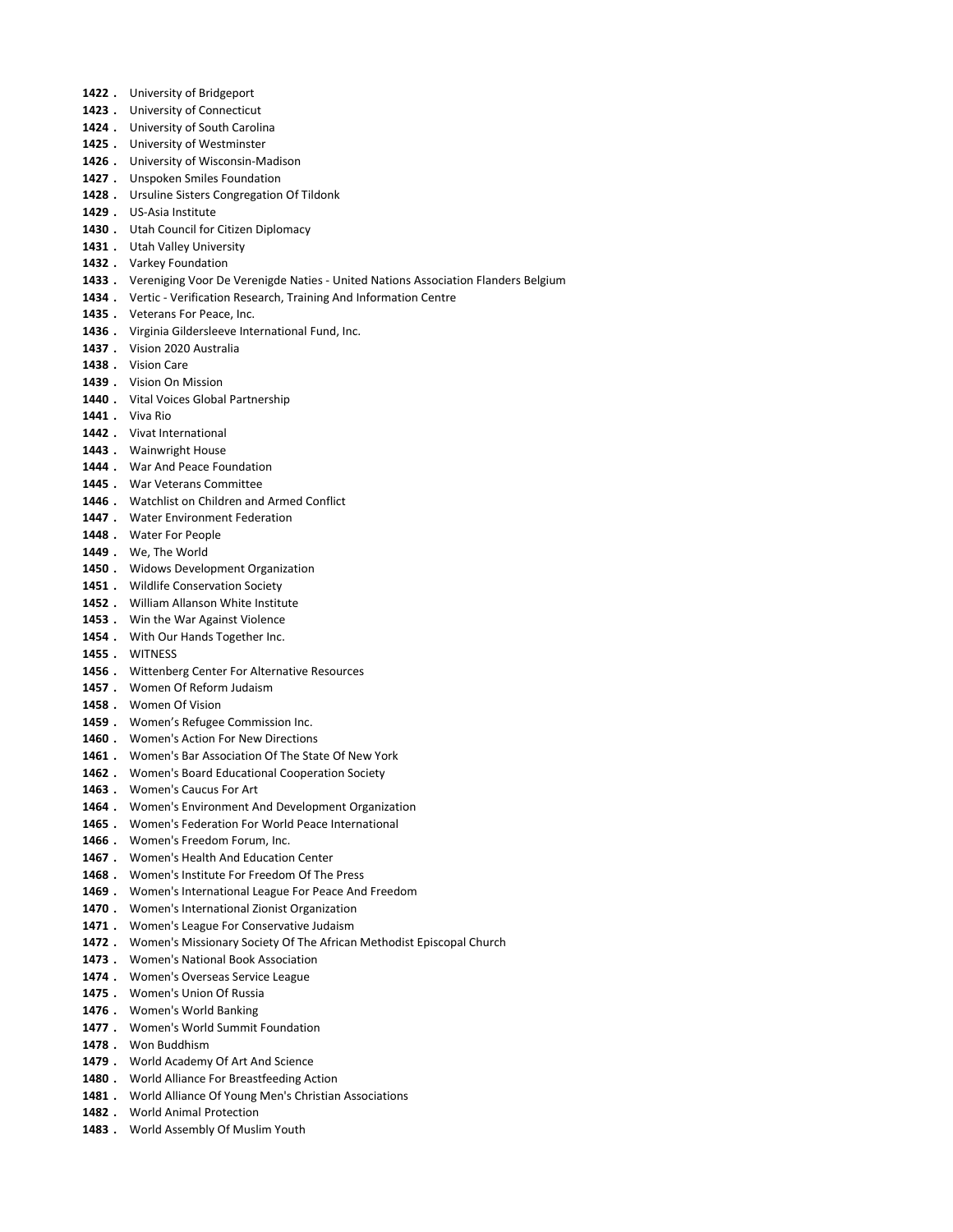- 1484 . World Assembly Of Youth
- 1485 . World Association For Psychosocial Rehabilitation
- 1486 . World Association Of Early Childhood Educators
- 1487 . World Association Of Former United Nations Interns And Fellows
- 1488 . World Association Of Girl Guides & Girl Scouts
- 1489 . World Blind Union
- 1490 . World Canaan Farmers' Movement
- 1491 . World Cares Center
- 1492 . World Childhood Foundation
- 1493 . World Chiropractic Alliance
- 1494 . World Christian Life Community
- 1495 . World Coal Association
- 1496 . World Conference of Religions for Peace
- 1497 . World Corrosion Organization
- 1498 . World Council For Curriculum And Instruction
- 1499 . World Council Of Conservative/Masorti Synagogues
- 1500 . World Council Of Independent Christian Churches
- 1501 . World Council Of Muslim Communities, Inc.
- 1502 . World Council Of Peoples For The United Nations
- 1503 . World Development Foundation, Inc.
- 1504 . World Economy, Ecology And Development
- 1505 . World Education Fellowship, The
- 1506 . World Energy Council
- 1507 . World Evangelical Alliance
- 1508 . World Family Organization
- 1509 . World Federalist Movement
- 1510 . World Federation For Mental Health
- 1511 . World Federation of Independent Scouts World Council
- 1512 . World Federation Of Methodist And Uniting Church Women
- 1513 . World Federation Of Occupational Therapists
- 1514 . World Federation Of The Deaf
- 1515 . World Federation Of Trade Unions
- 1516 . World Federation Of Ukrainian Women's Organizations
- 1517 . World Federation Of Unesco Clubs, Centres And Associations
- 1518 . World Federation Of United Nations Associations
- 1519 . World Goodwill
- 1520 . World Growth
- 1521 . World Human Accountability Organization
- 1522 . World Human Dimension
- 1523 . World Hunger Year, Inc.
- 1524 . World Information Clearing Centre
- 1525 . World Information Transfer
- 1526 . World Islamic Call Society
- 1527 . World Jewish Congress
- 1528 . World Jurist Association Of The World Peace Through Law Center
- 1529 . World League For Freedom And Democracy
- 1530 . World Lebanese Cultural Union British Columbia Council
- 1531 . World Lebanese Cultural Union of New York Inc.
- 1532 . World Lebanese Cultural Union, Inc.
- 1533 . World Leisure And Recreation Association
- 1534 . World Memon Organisation Charitable Foundation
- 1535 . World Muslim Congress
- 1536 . World Organization For Early Childhood Education
- 1537 . World Organization Of Building Officials
- 1538 . World Organization Of Jews From Arab Countries
- 1539 . World Organization Of The Scout Movement
- 1540 . World Ort Union
- 1541 . World Peace Prayer Society, The
- 1542 . World Policy Institute, The
- 1543 . World Psychiatric Association
- 1544 . World Resources Institute
- 1545 . World Safety Organization